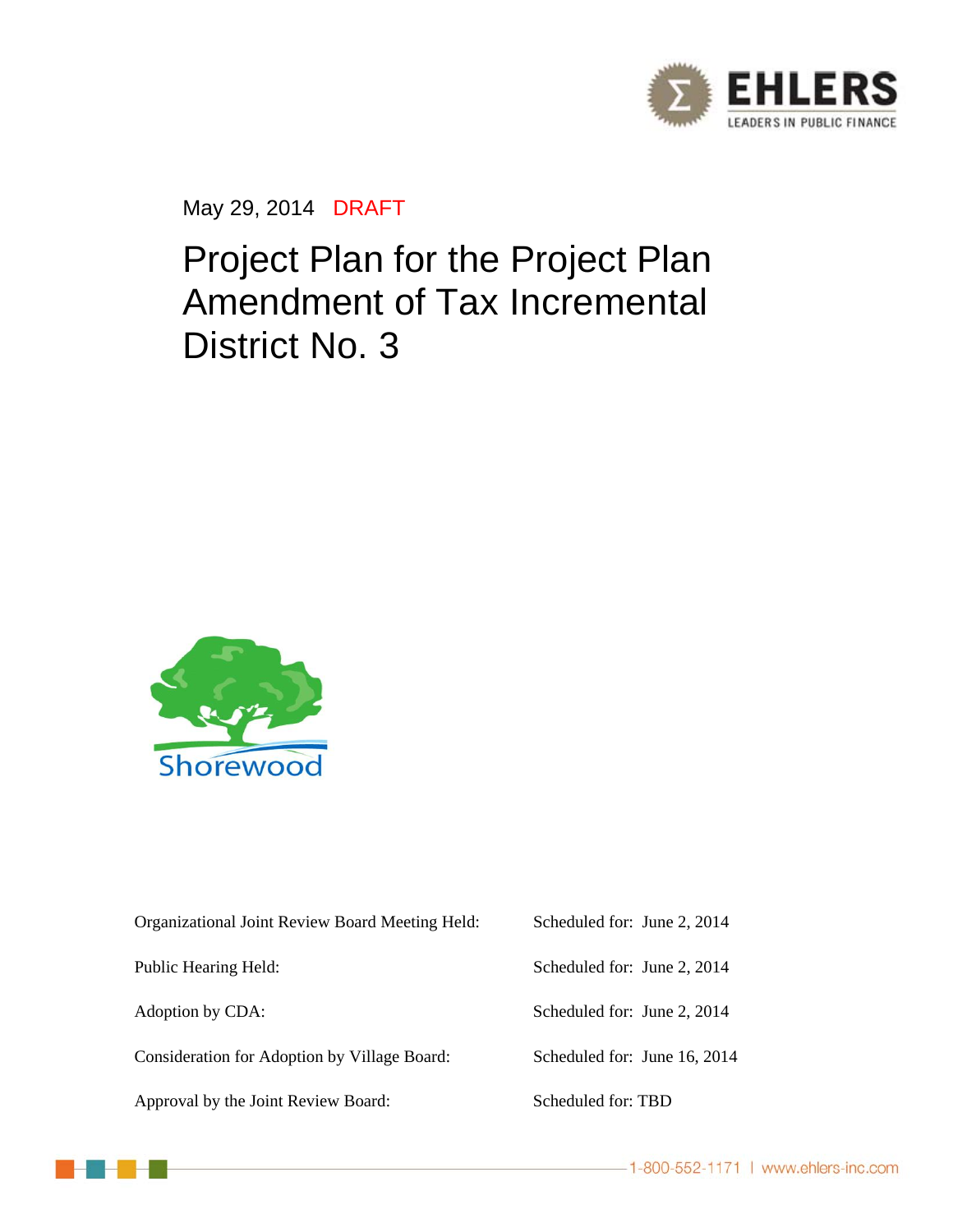## Tax Incremental District No. 3 Project Plan Amendment

### Village of Shorewood Officials

#### Village Board

| Guy Johnson            | Village President      |
|------------------------|------------------------|
| <b>Tammy Bockhorst</b> | <b>Village Trustee</b> |
| Jeff Hanewall          | <b>Village Trustee</b> |
| Patrick Linnane        | Village Trustee        |
| Ann McKaig             | Village Trustee        |
| Michael Maher          | Village Trustee        |
| <b>Thad Nation</b>     | Village Trustee        |
| Village Staff          |                        |
| M. Chris Swartz        | Village Manager        |
| <b>Sherry Grant</b>    | Village Clerk          |
|                        |                        |

Raymond Pollen Village Attorney Ericka Lang Village Planning Director

#### CDA

| Pete Petrie, Chair |
|--------------------|
| Vida Langenkamp    |
| John Florsheim     |
| Peter Hammond      |

Joint Review Board

Andrea Roschke Tammy Bockhorst Jeff Hanewall

 Village Representative Milwaukee County Milwaukee Area Technical College District Shorewood School District Public Member

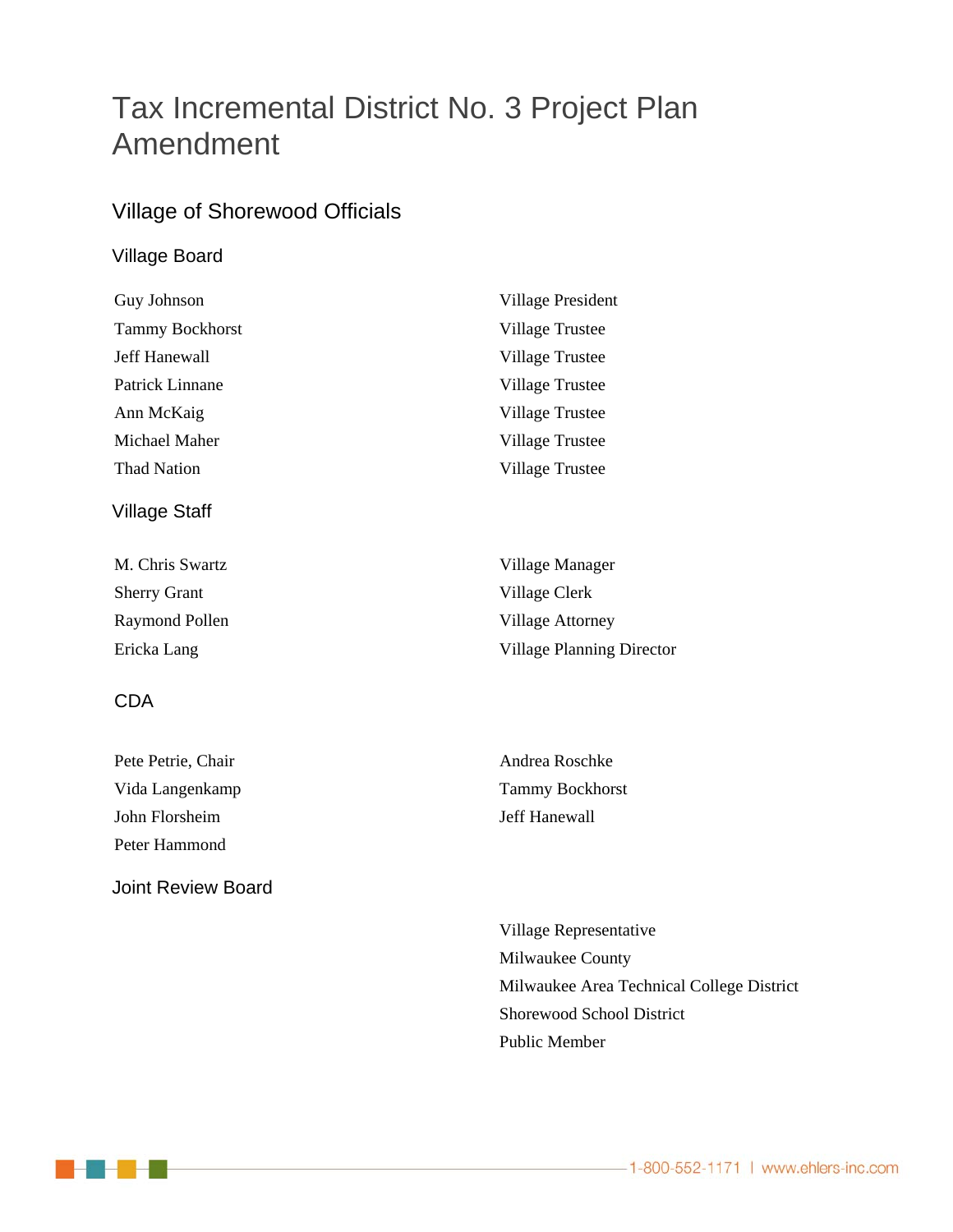# Table of Contents

| STATEMENT OF KIND, NUMBER AND LOCATION OF PROPOSED PUBLIC WORKS AND OTHER     |  |
|-------------------------------------------------------------------------------|--|
|                                                                               |  |
|                                                                               |  |
| ECONOMIC FEASIBILITY STUDY, FINANCING METHODS, AND THE TIME WHEN COSTS OR     |  |
|                                                                               |  |
|                                                                               |  |
| PROPOSED CHANGES IN MASTER PLAN, MAP, BUILDING CODES AND VILLAGE OF           |  |
|                                                                               |  |
| ORDERLY DEVELOPMENT AND/OR REDEVELOPMENT OF THE VILLAGE OF SHOREWOOD21        |  |
|                                                                               |  |
| OPINION OF ATTORNEY FOR THE VILLAGE OF SHOREWOOD ADVISING WHETHER THE PLAN IS |  |

CALCULATION OF THE SHARE OF PROJECTED TAX INCREMENTS ESTIMATED TO BE PAID BY THE OWNERS OF PROPERTY IN THE OVERLYING TAXING JURISDICTIONS ...................................... 23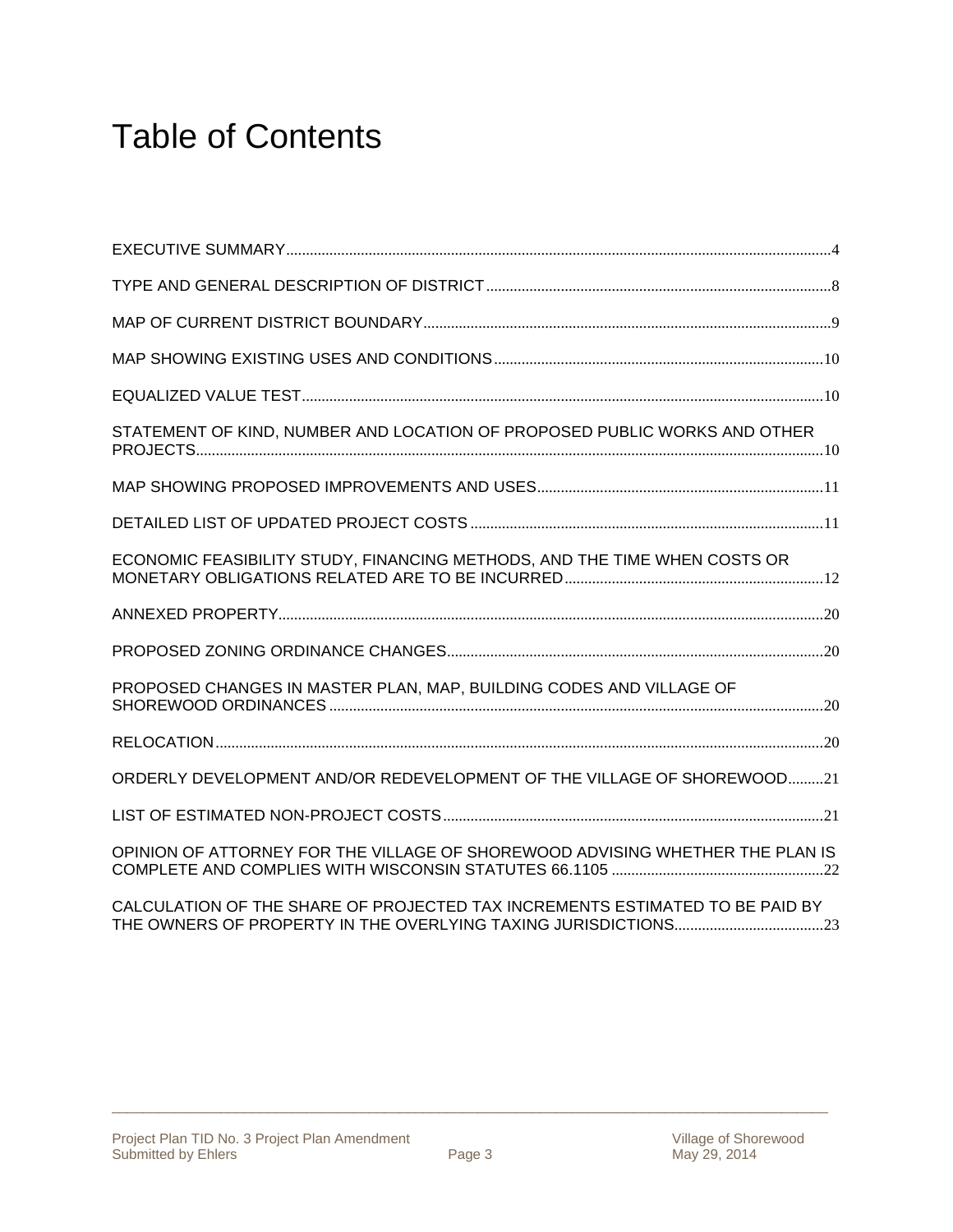#### Description of District

#### Type of District, Size and Location

Tax Incremental District ("TID") No. 3 (The "TID" or " District" or "District") is an existing rehabilitation - conservation district, created by a resolution of the Village of Shorewood ("Village") Village Board adopted on July 14, 2008 (the "Creation Resolution").

#### **Amendments**

The District has not had any previous amendments.

#### Purposes of This Amendment

#### Base Value Reset

The purpose of the amendment is to authorize a re-determination of the base value of the District in accordance with Wisconsin Statute Section  $66.1105(5)$ (h). This provision of the Statute, which was adopted as 2013 Wisconsin Act 183 amended the TIF law to allow a District that has experienced a 10% or greater drop in equalized value for a period of two or more of the past consecutive years to request the Department of Revenue (DOR) to reset the base value of the District to its current value, thereby eliminating the decrement.

As set forth in Table 1 below, the original base value of TID # 3 established in 2009 was \$12,812,800. The most recent DOR certified value of TID # 3 as of 1/1/13 was \$7,748,400 which represents a decrease of (\$5,064,400) or a drop of 39.53% from the original base. In the immediately preceding year (as of  $1/1/12$ ), the DOR certified value was \$8,625,900 or a drop of 32.68% vs the original base value. The decrease in value for two consecutive years significantly exceeds the 10% minimum required for qualification for base value reset under the Statute.

Without this amendment, any new development must first generate new taxable value in an amount of at least \$5,064,400 before a single dollar of tax increment can be generated. This has served as a significant obstacle to attracting new development to the site. With this law change the Village now has two potential developments that it is considering but to maximize the TID cash flow from the development thereby mitigating risk to the Village and have an opportunity to close the district sooner, this amendment would need to be approved.

#### Table 1

|                                | 2012            | 2013            |
|--------------------------------|-----------------|-----------------|
| <b>Base Value 2008</b>         | \$12,812,800    | \$12,812,800    |
| <b>Current Value as of 1/1</b> | \$8,625,800     | \$7,748,400     |
| <b>Increment</b> / (Decrement) | $(\$4,187,000)$ | $(\$5,064,400)$ |
| % Increase / (Decrease)        | $(32.68\%)$     | $(39.53\%)$     |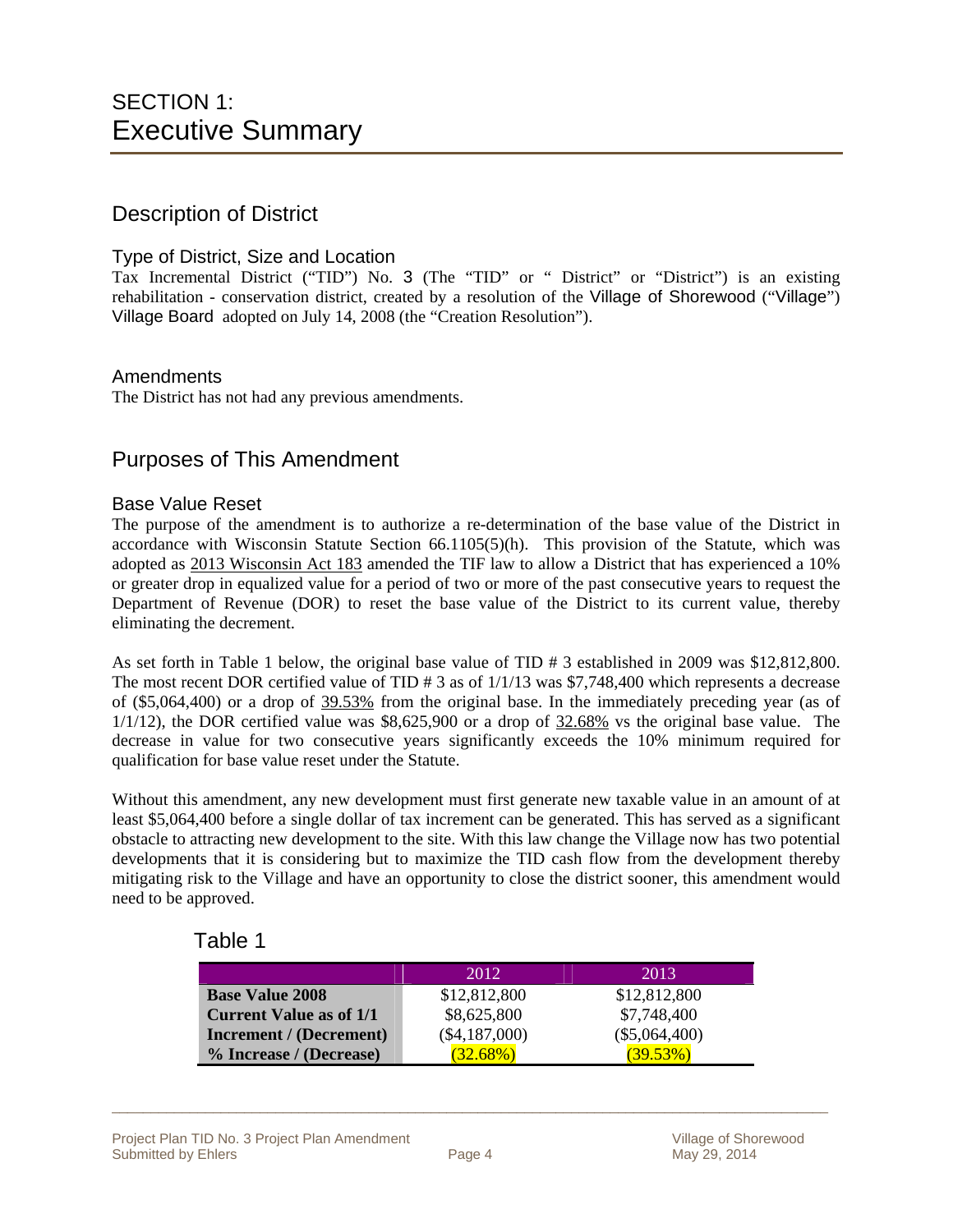- A provision adopted as part of Act 183 requires, as a condition of being able to take advantage of the base reset described above, that the Village agree to making the impacted TIF District subject to ONE of the three provisions outlined as follows per Sec. 66.1105(5)(i), Wis. Stats.  $(3, 4 \& 5)$ :
	- 1. Expenditures will be made only within the first half of the remaining life of the District, which is 10 years and 6 months, ending July 14, 2025. Expenditures may be made after this period if approved by a unanimous vote of the joint review board., OR
	- 2. The Village expects all project costs to be paid within 25 years of its creation date, (by July 14, 2033) which is 90 percent of the District's remaining maximum life. OR
	- 3. At least 51% of the total value of additional public infrastructure improvements to be constructed in the District will be financed by a private developer, or other private entity, pursuant to a development agreement, in return for the Village's agreement to repay the developer or other entity for those costs solely through the payment of cash grants.

#### **Based upon the projections contained herein, the Village selects option # 2 above and is invoking the expectation that the district will require only 90% of the remaining TID life to pay it's project costs.**

#### Projects Within a ½ Mile of the District

In addition to the Base Value reset purpose, the Village is also seeking to amend the district to allow expenditures within ½ mile radius of the district to enable the expenditure of funds for infrastructure improvements particularly roadway improvements to serve the district.

#### Estimated Total Project Expenditures

The current Project Plan adopted in 2008 provides for estimated total project cost expenditures of \$16,055,000. To date, actual project costs have totaled approximately \$1,039,758. There have been no direct tax increments collected to date. Income consists of bond proceeds as well as exempt computer aid and charges for Service. Total income to date has equaled \$1,076,926 resulting in a net deficit in TID # 3 of \$232,831 as of 1/1/14 based upon data from the Village Finance Director.

The Village is in current negotiations with the developers for two separate projects within the district. Based upon current plans, the Village's TID participation between the two projects would total approximately \$7,700,000. This sum combined with the expenditures to date would bring total TID principal outlay to \$5,749,758 leaving \$7,315,242 of budgeted principal TID expenditure capacity available for future projects as set forth in the original project plan that could be undertaken without further plan amendments provided the costs can all be projected to be recovered by year 2032 as stipulated above.

A discussion and listing of other possible financing mechanisms, as well as a summary of total project financing for the currently pending projects, is located in Section 10 of this plan. This plan does not replace or eliminate any of the original projects as set forth in the original project plan. Those projects will be considered for implementation as the opportunities present themselves within the time line permitted under the Statutes.

Economic Development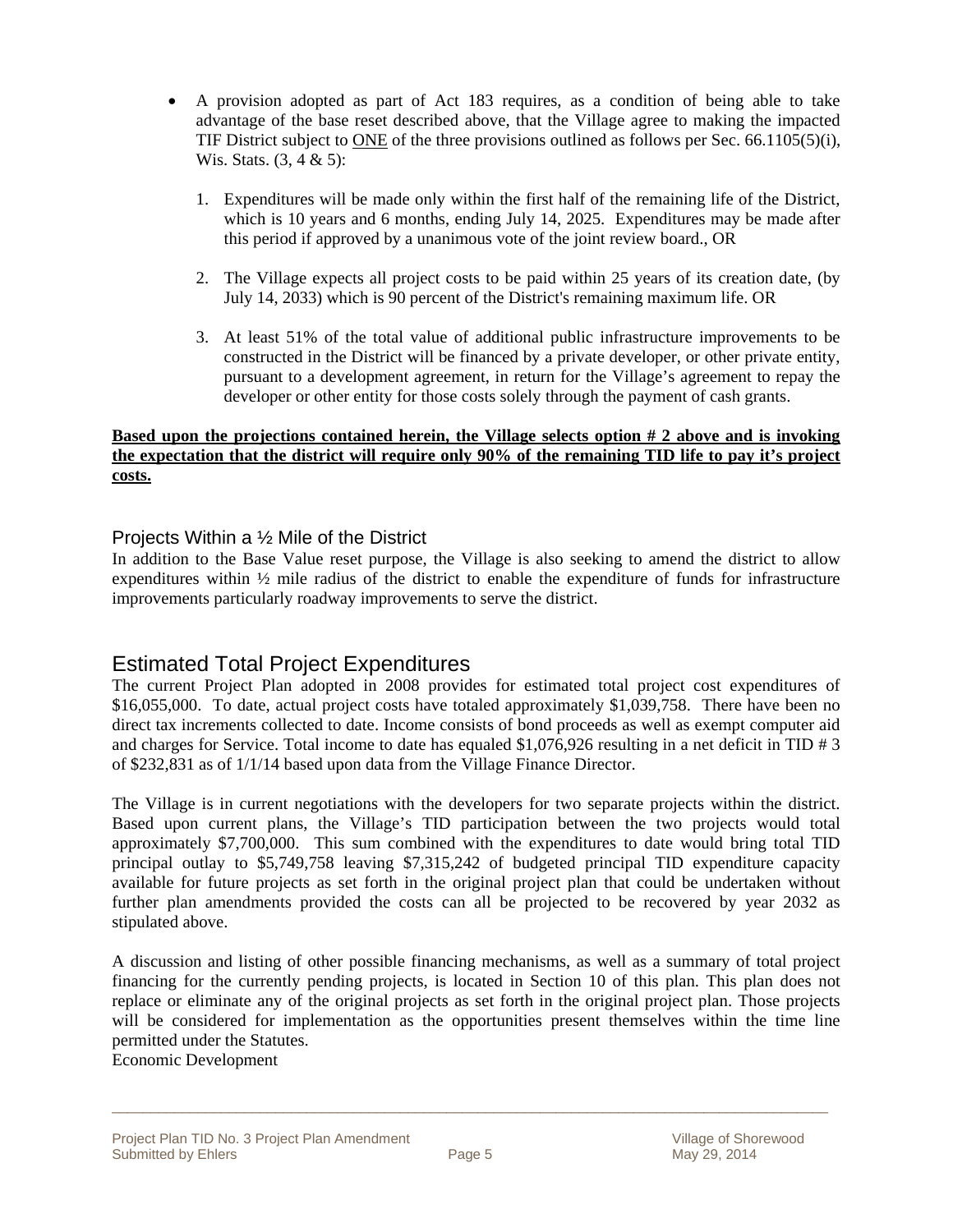The Village currently projects that additional land and improvements value of approximately \$44,813,851 will be created as a result of new development, redevelopment, and appreciation in the value of existing properties. This additional value will be a result of the additional improvements made and projects undertaken as detailed in this amendment. A table detailing assumptions as to the timing of new development and redevelopment, and associated values is located in Section 10 of this Plan. In addition, amendment of the District's Project Plan is expected to result in further economic benefits as detailed in the Summary of Findings hereafter.

#### Expected Termination of District

Pre-amendment cash flow projections indicated that the entire available life of the District would be required to retire current and projected District liabilities. Without the amendment allowing for the reset of the TID Base value, the negative impact to the TID Cash flows may result in the two pending projects not moving forward. This would represent a loss of over \$30,000,000 in tax base and would assure that the district would remain open for its 27 year life. With the amendment, the Village would anticipate being able to recover its costs for the two pending projects as well as outstanding existing liabilities by the year 2025. The Village may implement some or all of the other projects set forth in the original project plan but based upon this amendment it would do so only in the event it were able to fully recover all costs within 90% of the original permitted life of the district or by the year 2032 Based on the Economic Feasibility Study located in Section 10 of this Plan, amendment of the District would shift the projected closure year from 2027 to 2025 assuming only the outstanding costs and costs associated with the two pending projects **.** [Based on this study, the Village expects all project costs to be paid within 90 percent of the District's remaining maximum life.]

#### Summary of Findings

As required by Wisconsin Statutes Section.66.1105, and as documented in this Project Plan Amendment and the exhibits contained and referenced herein, the following findings are made:

- 1. **That "but for" amendment of the District's Project Plan, the remaining development projected to occur as detailed in this Project Plan: 1) would not occur; or 2) would not occur in the manner, at the values, or within the timeframe desired by the Village.** In making this determination, the Village has considered the following information:
	- The two projects pending, although they both have significant values, the first one to proceed would experience a reduction in the net increment in an amount over \$5,000,000. This would result in the Village having to absorb more risk and exposure for the project. If the Village is unable to absorb this risk the first project would not occur making the next project subject to the same situation and potentially causing no development to happen.
	- The Village's original plan for development of the site was impaired when a previous developer backed out of the deal at the point of the national recession but after the Village had acquired the property.
- 2. **The economic benefits of amending the District, as measured by increased employment, business and personal income, and property value, are sufficient to compensate for the cost of the improvements.** In making this determination, the Village has considered the following information: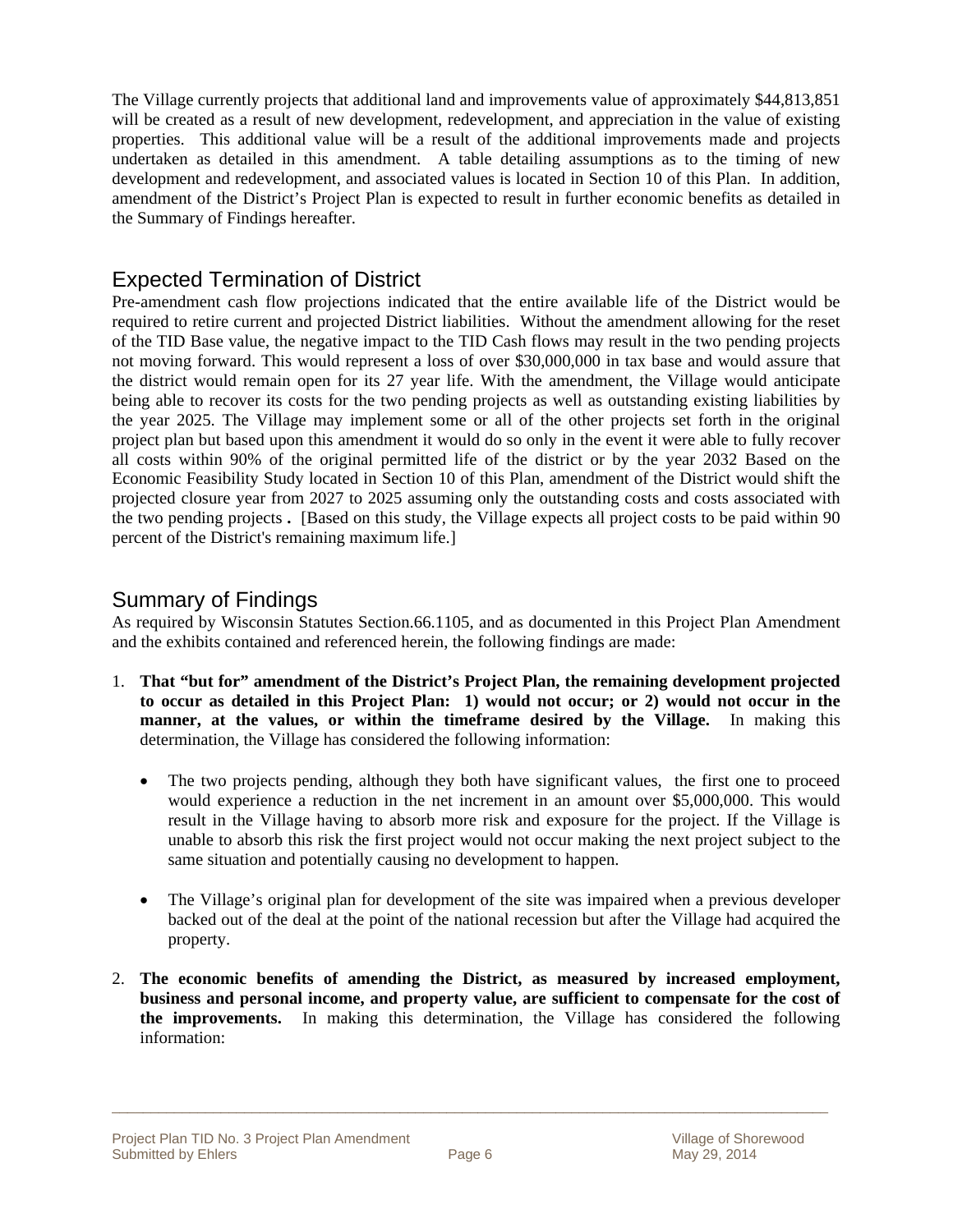- As demonstrated in the Economic Feasibility Section of this Project Plan amendment, the tax increments projected to be collected are more than sufficient to pay for the remaining proposed project costs. On this basis alone, the finding is supported.
- The additional development expected to occur is likely to generate approximately 100 temporary construction jobs over the life of the District, with an average wage of between \$20.00 and \$75.00 / hr. And 100 permanent jobs with average wages of between \$14 and \$50/ hr. *(source: Placeholders to be confirmed by developers)*.
- The additional development expected to occur within the District would create approximately 100 senior residential units and 90 assisted living residential units, providing housing opportunities area residents. This has been determined to be a significant need and priority for the Village.

#### 3. **The benefits of the proposal outweigh the anticipated tax increments to be paid by the owners of property in the overlying taxing jurisdictions.**

- Given that it is not likely that the District will achieve all of the objectives of its Project Plan or in the same manner without the continued use of tax incremental financing (see finding  $# 1$ ), and since the District is expected to generate additional economic benefits that are more than sufficient to compensate for the additional cost of the improvements (see Finding #2), the Village reasonably concludes that the overall additional benefits of the District outweigh the anticipated tax increments to be paid by the owners of property in the overlying taxing jurisdictions. It is further concluded that since the "but for" test is satisfied, there would, in fact, be no foregone tax increments to be paid in the event the Project Plan is not amended.
- 4. The boundaries of the District are not being amended. At the time of creation, and any subsequent additions of territory, not less than 50%, by area, of the real property within the District, as amended, is in need of rehabilitation - conservation work within the meaning of Wisconsin Statutes Section 66.1337(2m)(b). At the time of adoption of the Creation Resolution for this District, and any subsequent resolutions amending its boundaries, any property standing vacant for seven years immediately preceding adoption of the resolution(s) did not comprise more than 25% of the total area in the District as required by Wisconsin Statutes Section 66.1105(4)(gm)1.
- 5. Based upon the findings as stated above, and the original findings as stated in the Creation Resolution and in any subsequent resolutions amending the boundaries of the District, the District remains declared a rehabilitation - conservation district based on the identification and classification of the property included within the District.
- 6. The Project Costs of the District relate directly to promoting the rehabilitation of the area consistent with the purpose for which the District was created.
- 7. The improvements of such area are likely to enhance significantly the value of substantially all of the other real property in the District.
- 8. The amount of retail business will not change as a result of this amendment**.** The original project plan estimated that the district would contain 10-15% retail usage.
- 9. The Project Plan for the District, as amended, is feasible, and is in conformity with the Master Plan of the Village.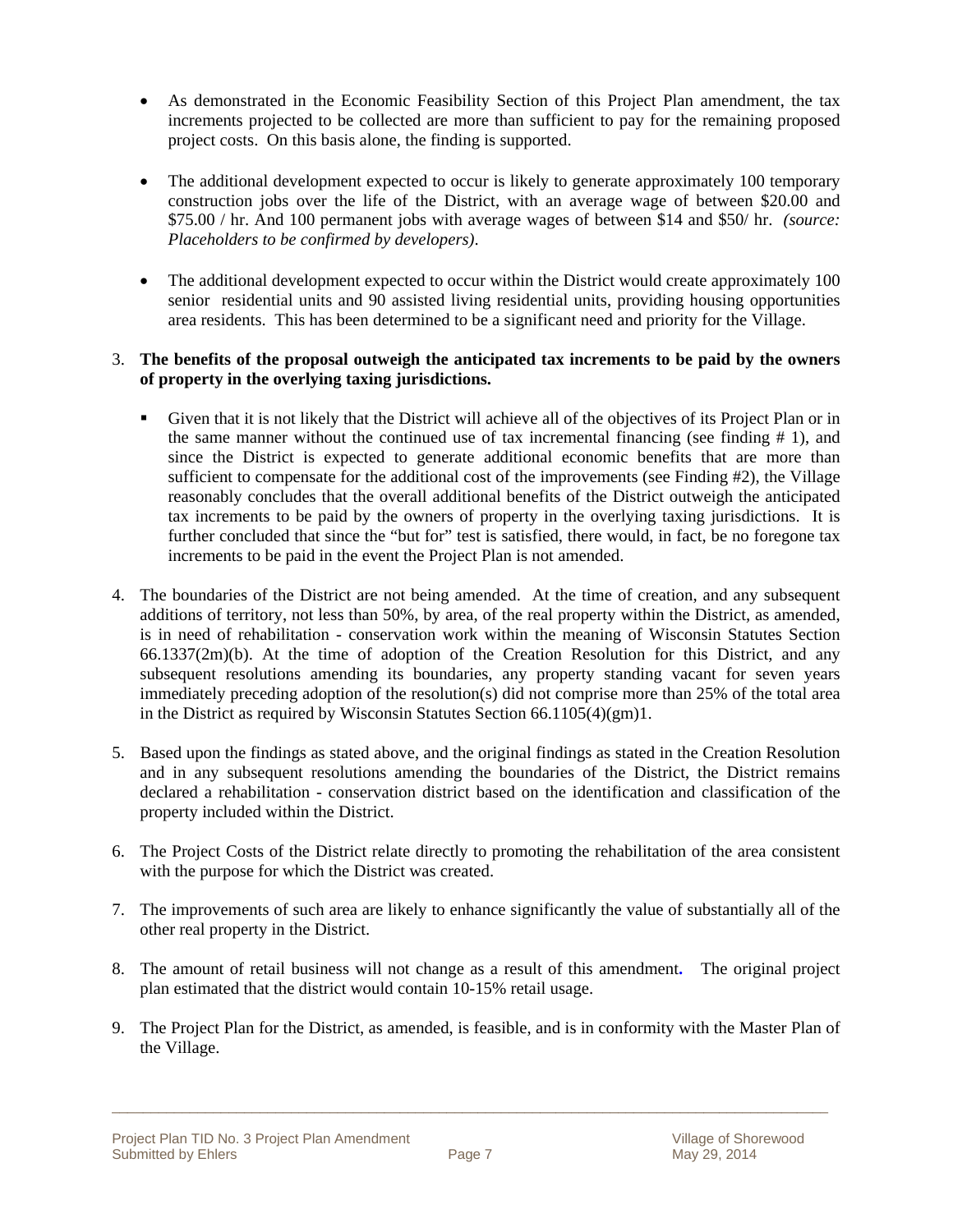The District was created under the authority provided by Wisconsin Statutes Section 66.1105 on July 14, 2008 by resolution of the Village Board. The District's valuation date, for purposes of establishing base value, was January 1, 2008.

The existing District is a "Rehabilitation - conservation District" created on a finding that at least 50%, by area, of the real property within the District was is in need of rehabilitation - conservation work, as defined in Wisconsin Statutes Section 66.1337(2m)(a). At the time of adoption of the Creation Resolution for this District, and any subsequent resolutions amending its boundaries, any property standing vacant for seven years immediately preceding adoption of the resolution(s) did not comprise more than 25% of the total area in the District required by Wisconsin Statutes Section 66.1105(4)(gm)1. Since this amendment does not add any territory to the District, the District remains in compliance with these provisions.

Wisconsin Statutes Section 66.1105(4)(h)2. provides authority for a Village to amend the boundaries of an existing Tax Increment District for purposes of adding and/or subtracting territory up to a total of four times during the life of the District. The boundaries of the District have not previously been amended. Since this amendment does not involve the addition or subtraction of territory from the District, it is not counted against the number of available boundary amendments.

This Project Plan Amendment supplements, and does not supersede or replace any component of the original Project Plan, unless specifically stated. All components of the original Project Plan remain in effect.

A map depicting the current boundaries of the District is found in Section 3 of this Plan. Based upon the findings stated above, the original findings stated in the Creation Resolution, and the findings contained in any subsequent resolution adding territory to the District, the District remains a rehabilitation conservation district based on the identification and classification of the property included within the District.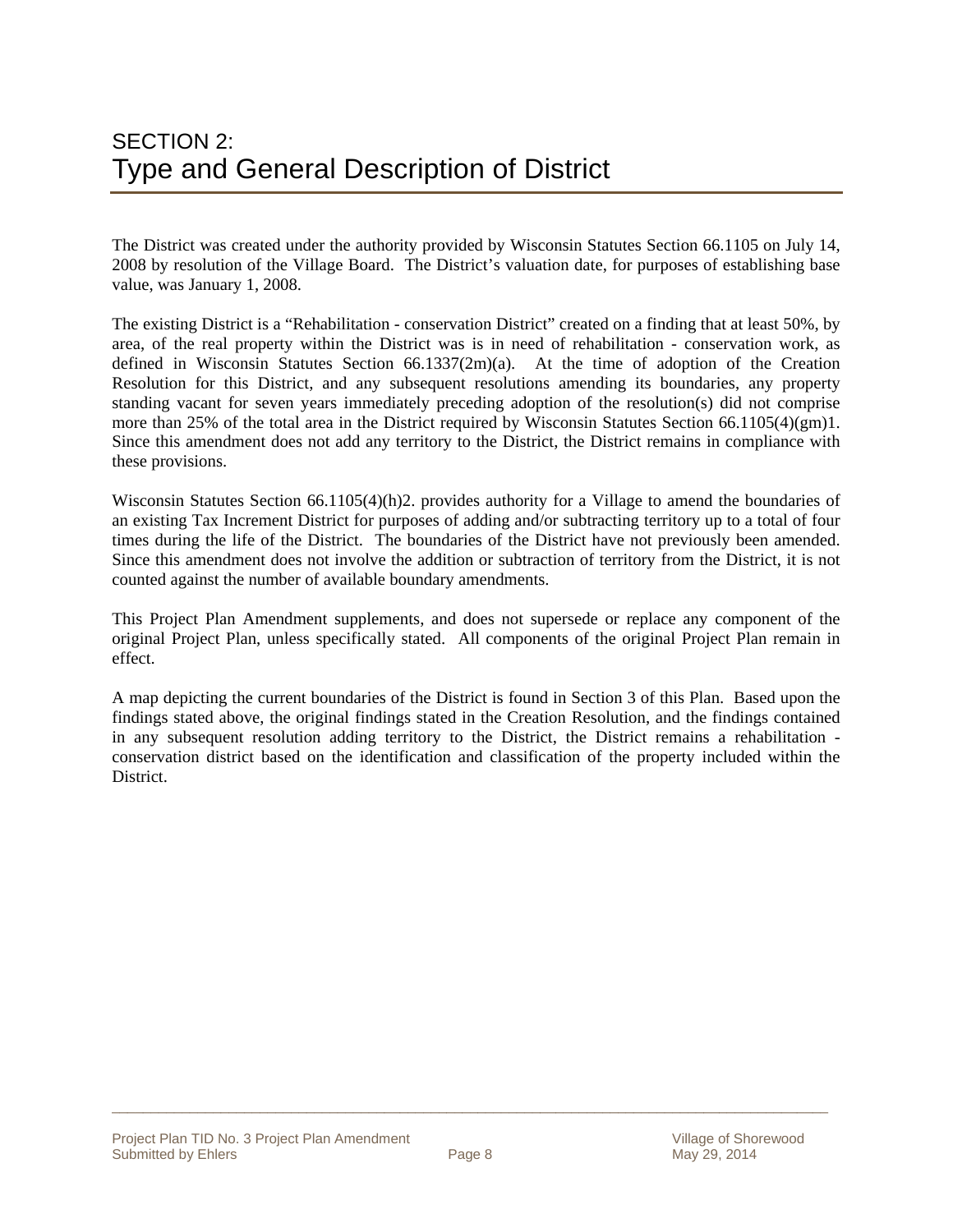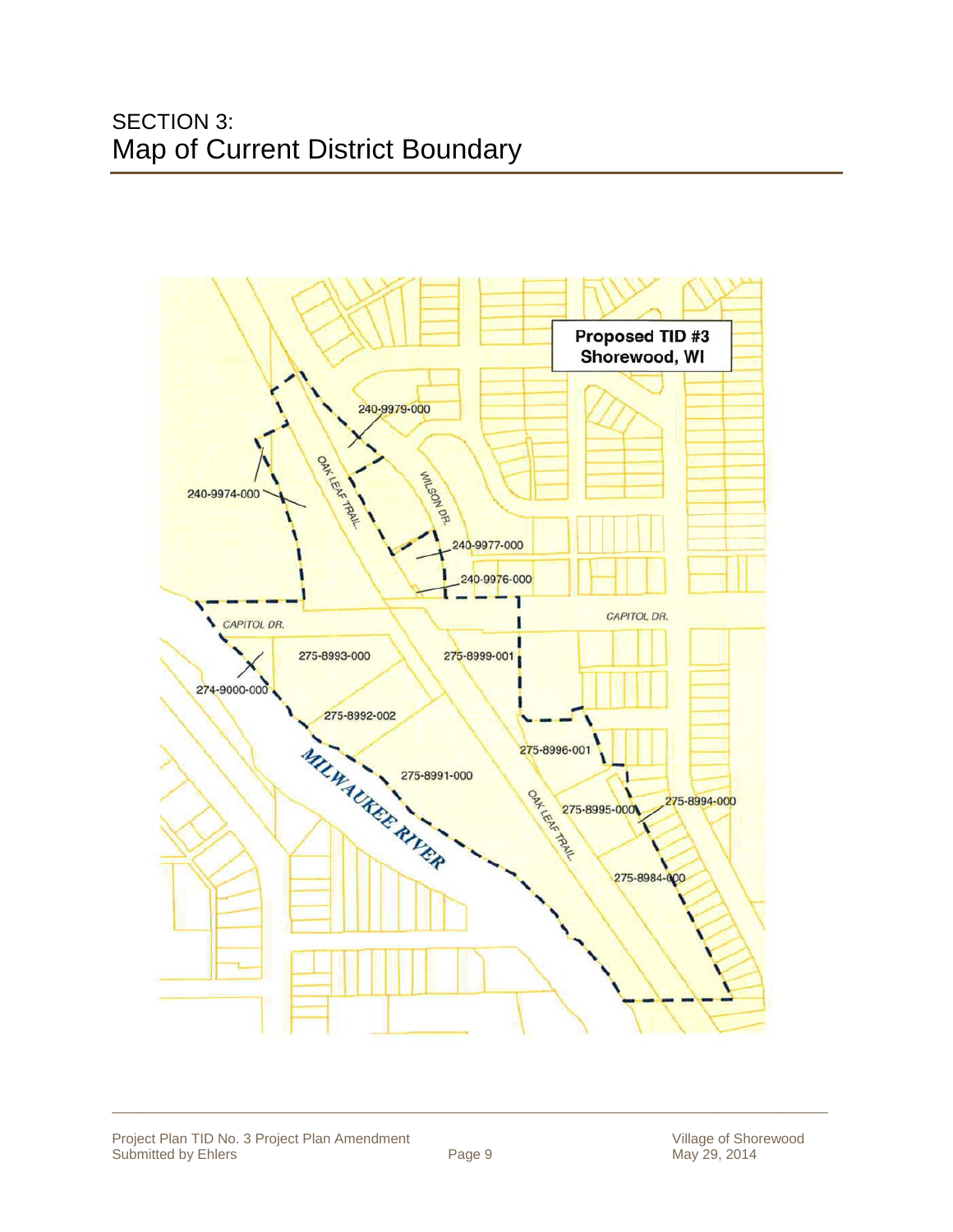### SECTION 4: Map Showing Existing Uses and Conditions

Since the approval of the original project plan the buildings on parcels 275-983-000 and 275-8992-002 have been or will be razed and it is anticipated that the pending projects consisting of a 90 unit assisted living facility and a 100 unit senior apartment facility would be built thereon pending negotiations of agreements with developers.

Other than as mentioned in the preceding paragraph, there will be no change to District boundaries, nor any changes to the existing uses and conditions within the District beyond those identified in the original plan as a result of this amendment. A copy of this map can be found in the Original Project Plan Document.

### SECTION 5: Equalized Value Test

No additional territory will be added to the District. Demonstration of compliance with the equalized value test is not required for this Amendment.

### SECTION 6: Statement of Kind, Number and Location of Proposed Public Works and Other Projects

The two pending projects will receive development incentives to cover project costs. Development incentives were identified as eligible costs within the original project plan (page 16). Specific costs were not detailed but the expectation is that all costs will be undertaken within the scope of the original project budget. The location of the proposed projects receiving incentives is located on the map in the original project plan on page 18. The areas that will receive incentives are areas  $1 \& 4$  as designated on said map.

As set forth above, the current Project Plan adopted in 2008 provides for estimated total project cost expenditures of \$16,055,000. To date, actual project costs have totaled approximately \$1,039,758. There have been no direct tax increments collected to date. Income consists of bond proceeds as well as exempt computer aid and charges for Service. Total income to date has equaled \$1,076,926 resulting in a net deficit in TID # 3 of \$232,831 as of 1/1/14 based upon data from the Village Finance Director.

The Village is in current negotiations with the developers for two separate projects within the district. Based upon current plans, the Village's TID participation between the two projects would total approximately \$4,710,000. This sum combined with the expenditures to date would bring total TID principal outlay to \$5,749,758 leaving \$10,305,242 of budgeted principal TID expenditure capacity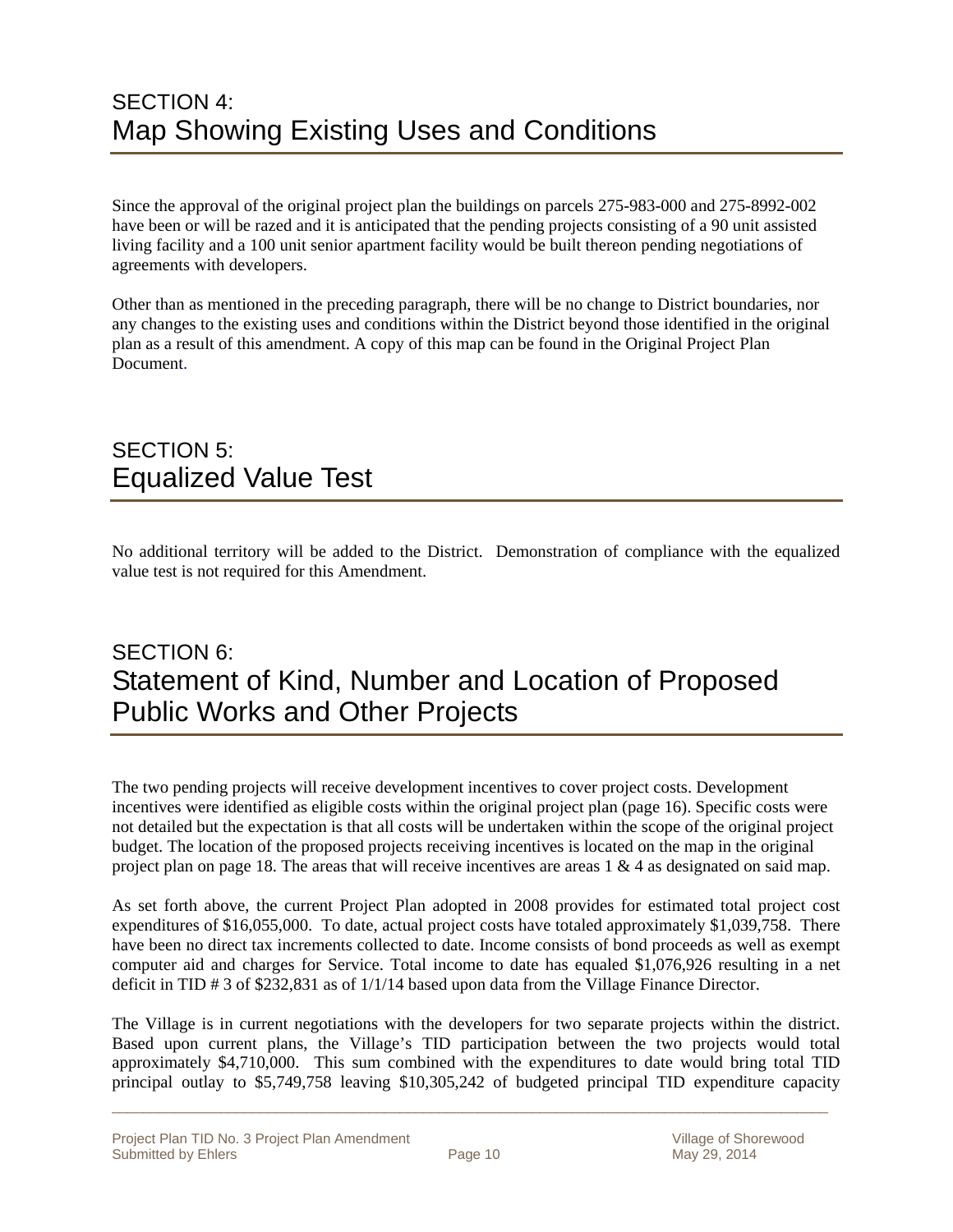available for future projects as set forth in the original project plan that could be undertaken without further plan amendments provided the costs can all be projected to be recovered by year 2032 as stipulated above.

No other additional project costs are involved, and the statement of kind, number and location of proposed public works and other projects as documented in the Original Project Plan Document(s) remains in effect.

The Village reserves the right to implement only those projects that remain viable as the Plan period proceeds.

Project costs are any expenditures made, estimated to be made, or monetary obligations incurred or estimated to be incurred, by the Village and as outlined in this Plan. Project costs will be diminished by any income, special assessments or other revenues, including user fees or charges. To the extent the costs benefit the municipality outside the District, a proportionate share of the cost is not a project cost. Costs identified in this Plan are preliminary estimates made prior to design considerations and are subject to change after planning is completed. Proration of costs in the Plan are also estimates and subject to change based upon implementation, future assessment policies and user fee adjustments.

### SECTION 7: Map Showing Proposed Improvements and Uses

There will be no change to District boundaries, nor any changes to the proposed improvements or uses within the District as a result of this amendment. A copy of this map can be found in the Original Project Plan document page 18.

### SECTION 8: Detailed List of Updated Project Costs

The statement of kind, number and location of proposed public works and other projects as documented in the Original Project Plan document(s) remains in effect.

This plan details the nature and amount of development incentives to be provided to the two projects under consideration by the Village (See page 10)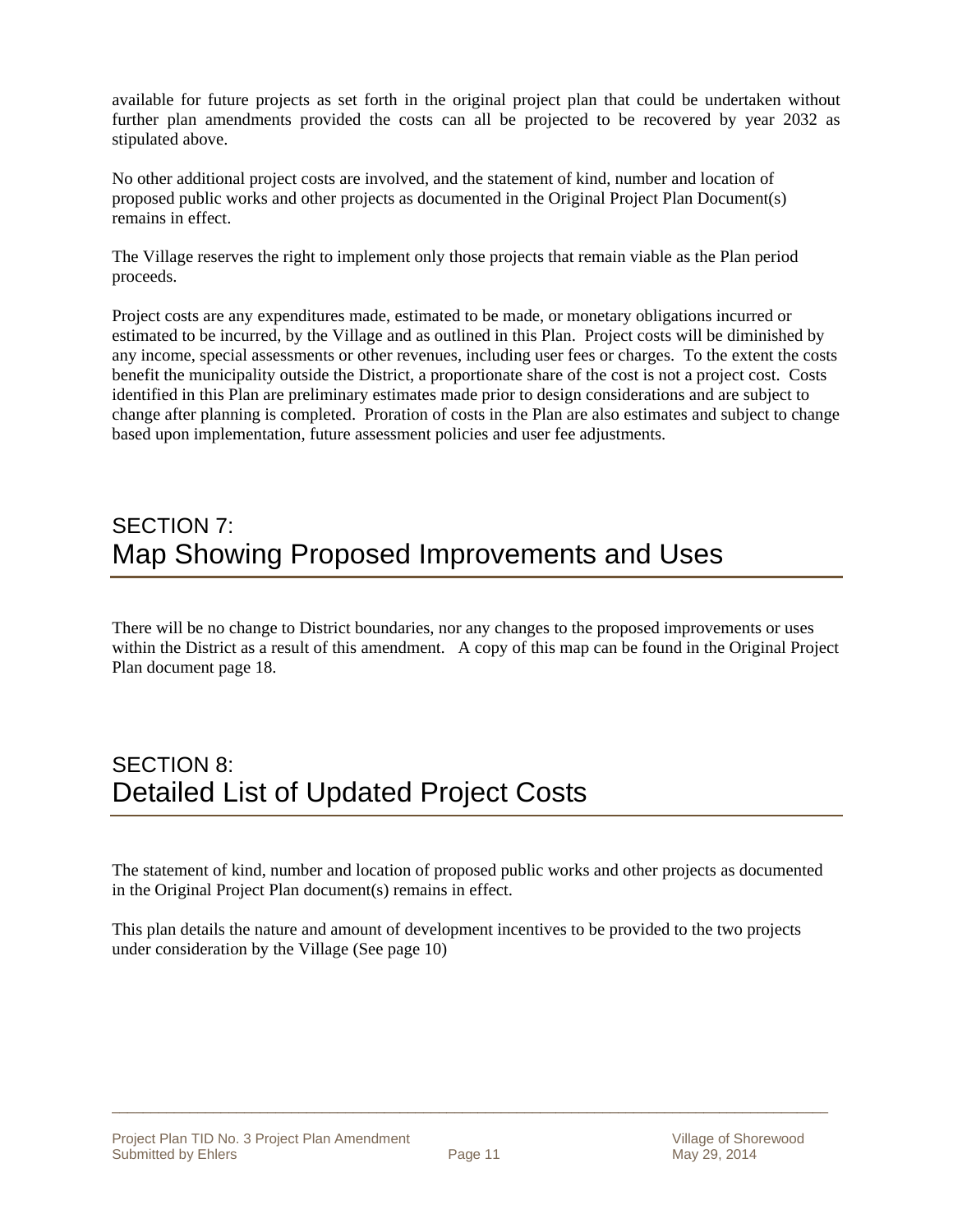### SECTION 9: Economic Feasibility Study, Financing Methods, and the Time When Costs or Monetary Obligations Related are to be Incurred

The information and exhibits contained within this Section demonstrate that the proposed District is economically feasible insofar as:

- The Village has available to it the means to secure the necessary financing required to accomplish the remaining projects contained within this Plan. A listing of "Available Financing Methods" follows.
- The Village expects to complete the remaining projects in one or more phases, and can adjust the timing of implementation as needed to coincide with the pace of private development. A discussion of the phasing and projected timeline for project completion is discussed under "Plan Implementation" within this Section. A table identifying the financing method for each phase and the time at which that financing is expected to incur is included.
- The development anticipated to occur as a result of the continued implementation of this Plan will generate sufficient tax increments to pay for the cost of the projects. Within this Section are tables identifying: 1) the development expected to occur, 2) an updated projection of tax increments to be collected resulting from that development and other economic growth within the District, and 3) an updated cash flow model demonstrating that the projected tax increment collections and all other revenues available to the District will be sufficient to pay all Project Costs.
- The Village expects all project costs to be paid within 25 years of the creation date, which is 90 percent of the District's remaining maximum life or year 2033.

#### Plan Implementation

Projects identified will provide the necessary anticipated governmental services and/or development incentives to the district. It is anticipated these expenditures will be made during the remaining expenditure period. However, public debt and expenditures should be made at the pace private development and/or redevelopment occurs to assure increment is sufficient to cover expenses. The order in which expenditures are made should be adjusted in accordance with development and execution of developer agreements. The Village reserves the right to alter the implementation of this Plan to accomplish this objective. In any event, all additional Project Costs are to be incurred within the period specified in Wisconsin Statutes Section 66.1105(6)(am).

It is anticipated developer agreements between the Village and property owners will be in place prior to major public expenditures. These agreements can provide for development guarantees or a payment in lieu of development. To further assure contract enforcement these agreements might include levying of special assessments against benefited properties.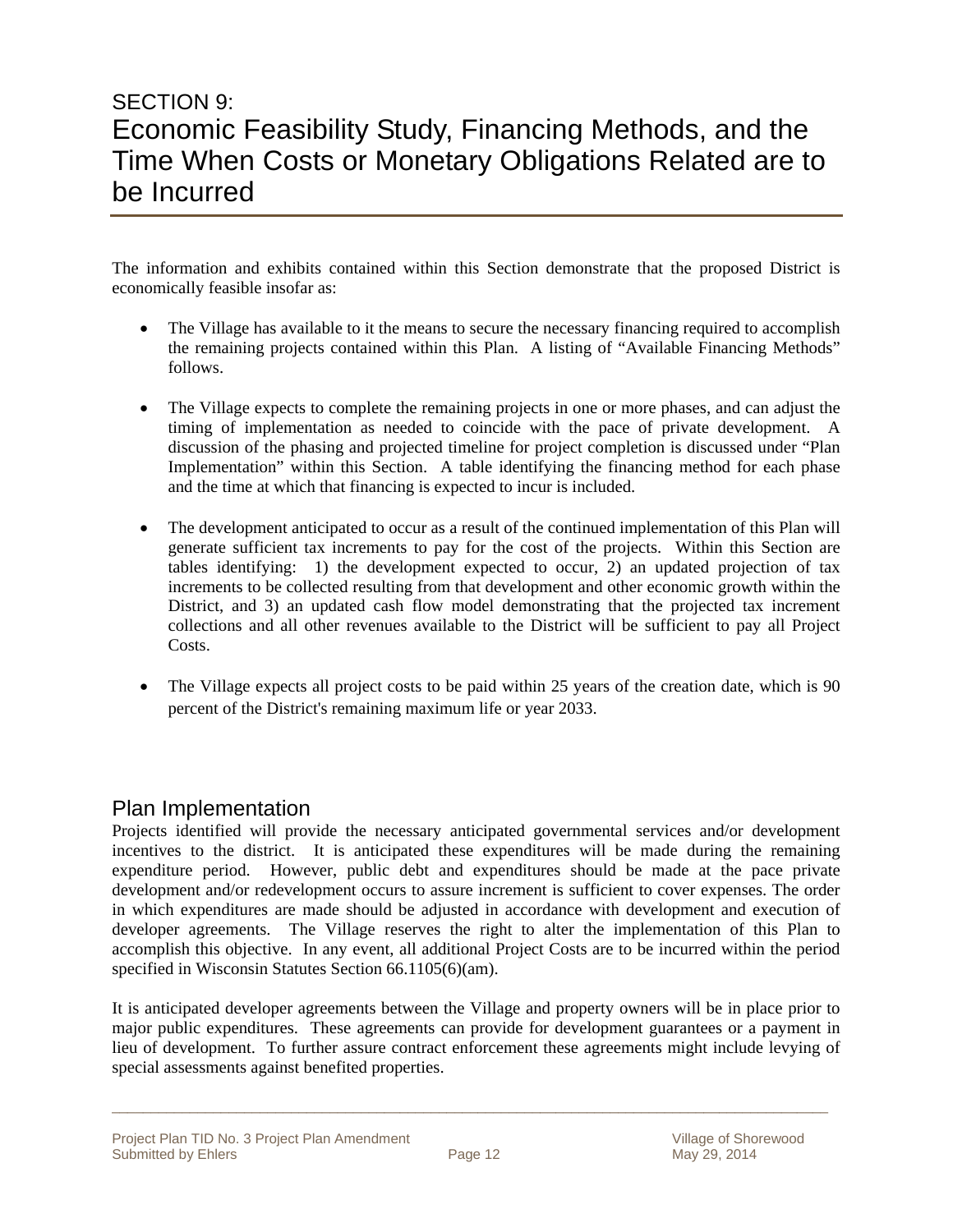The order in which expenditures are made should be adjusted in accordance with development and execution of developer agreements. The Village reserves the right to alter the implementation of this Plan to accomplish this objective.

Interest rates projected are based on current market conditions. Municipal interest rates are subject to constantly changing market conditions. In addition, other factors such as the loss of tax-exempt status of municipal bonds or broadening the purpose of future tax-exempt bonds would affect market conditions. Actual interest expense will be determined once the methods of financing have been approved and securities or other obligations are issued.

**If financing as outlined in this Plan proves unworkable, the Village reserves the right to use alternate financing solutions for the projects as they are implemented.**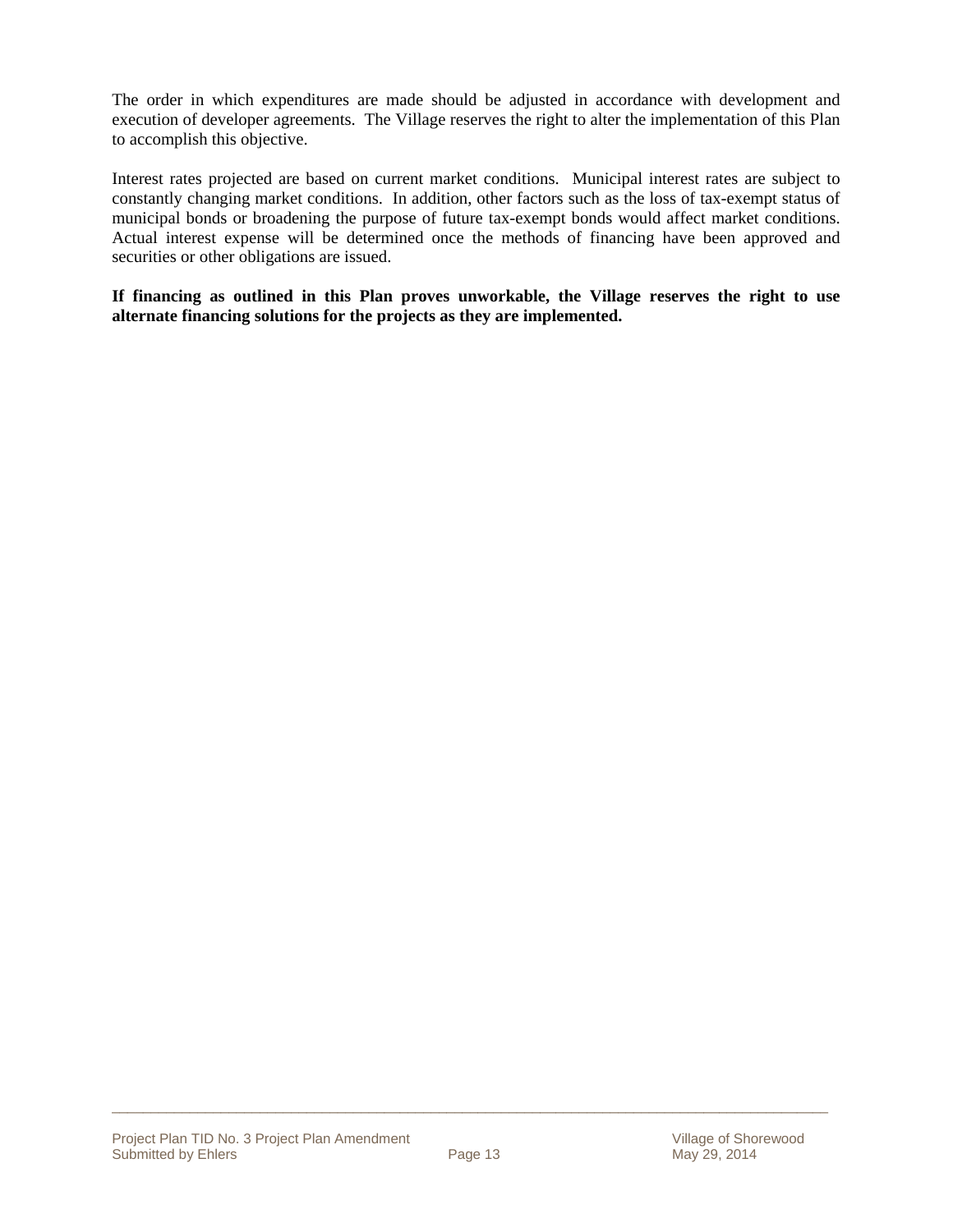### Implementation and Financing Timeline

| Village of Shorewood, Wisconsin<br>Tax Increment District #3 Historic Performance with 2 Pending Projects |                                 |                       |                      |                                    |                      |  |  |  |  |  |  |  |  |  |
|-----------------------------------------------------------------------------------------------------------|---------------------------------|-----------------------|----------------------|------------------------------------|----------------------|--|--|--|--|--|--|--|--|--|
|                                                                                                           | <b>Estimated Financing Plan</b> |                       |                      |                                    |                      |  |  |  |  |  |  |  |  |  |
|                                                                                                           |                                 |                       |                      |                                    |                      |  |  |  |  |  |  |  |  |  |
|                                                                                                           |                                 |                       |                      |                                    |                      |  |  |  |  |  |  |  |  |  |
|                                                                                                           |                                 |                       |                      |                                    |                      |  |  |  |  |  |  |  |  |  |
|                                                                                                           |                                 |                       |                      | <b>Municipal</b><br><b>Revenue</b> |                      |  |  |  |  |  |  |  |  |  |
|                                                                                                           | <b>Taxable G.O.</b>             | <b>Taxable G.O.</b>   | <b>Taxable G.O.</b>  | <b>Obligation</b>                  |                      |  |  |  |  |  |  |  |  |  |
|                                                                                                           | <b>Bond</b><br>2010 A           | <b>Bond</b><br>2013 A | <b>Bond</b><br>2114  | (MRO)<br>2114                      | <b>Totals</b>        |  |  |  |  |  |  |  |  |  |
|                                                                                                           |                                 |                       |                      |                                    |                      |  |  |  |  |  |  |  |  |  |
| Projects                                                                                                  |                                 |                       |                      |                                    |                      |  |  |  |  |  |  |  |  |  |
| Harbor Project Develoment Incentive<br>Harbor Project Utilities                                           |                                 |                       | 1,700,000<br>280,000 |                                    | 1,700,000<br>280,000 |  |  |  |  |  |  |  |  |  |
| Harbor Project Set Up Admin Costs                                                                         |                                 |                       | 50,000               |                                    | 50,000               |  |  |  |  |  |  |  |  |  |
| Sherman Senior Housing PAYGO                                                                              |                                 |                       |                      | 5,500,000                          | 5,500,000            |  |  |  |  |  |  |  |  |  |
| Sherman Set Up Admin Costs<br><b>Prior Issues</b>                                                         | 34,130                          | 440,000               | 50,000               |                                    | 50,000<br>440,000    |  |  |  |  |  |  |  |  |  |
| <b>Total Project Funds</b>                                                                                | 34,130                          | 440,000               | 2,080,000            | 5,500,000                          | 8,020,000            |  |  |  |  |  |  |  |  |  |
|                                                                                                           |                                 |                       |                      |                                    |                      |  |  |  |  |  |  |  |  |  |
| <b>Estimated Finance Related Expenses</b><br><b>Financial Advisor</b>                                     |                                 |                       | 19,500               |                                    |                      |  |  |  |  |  |  |  |  |  |
| <b>Bond Counsel</b>                                                                                       |                                 |                       | 11,000               |                                    |                      |  |  |  |  |  |  |  |  |  |
| Rating Agency Fee                                                                                         |                                 |                       | 10,500               |                                    |                      |  |  |  |  |  |  |  |  |  |
| Paying Agent                                                                                              |                                 |                       | 675                  |                                    |                      |  |  |  |  |  |  |  |  |  |
| 10.00<br><b>Underwriter Discount</b><br>Debt Service Reserve                                              | 10.00                           | 10.00                 | 10.00<br>22,600      | 10.00                              |                      |  |  |  |  |  |  |  |  |  |
| Capitalized Interest                                                                                      |                                 |                       | 116,025              |                                    |                      |  |  |  |  |  |  |  |  |  |
|                                                                                                           |                                 |                       |                      |                                    |                      |  |  |  |  |  |  |  |  |  |
| <b>Total Financing Required</b>                                                                           | 34,130                          | 440,000               | 2,260,300            | 5,500,000                          |                      |  |  |  |  |  |  |  |  |  |
| 0.25%<br><b>Estimated Interest</b>                                                                        | 0.25%                           | 0.25%                 | $(2,600)$ 0.25%      | 0.25%                              |                      |  |  |  |  |  |  |  |  |  |
| Assumed spend down (months)                                                                               | 6                               | 6                     | 6                    | 6                                  | 6                    |  |  |  |  |  |  |  |  |  |
| Rounding                                                                                                  | 0                               | $\mathbf 0$           | 2,300                | $\mathbf 0$                        |                      |  |  |  |  |  |  |  |  |  |
| Net Issue Size                                                                                            | 34.130                          | 440.000               | 2.260.000            | 5,500,000                          | 8.234.130            |  |  |  |  |  |  |  |  |  |
| Notes:                                                                                                    |                                 |                       |                      |                                    |                      |  |  |  |  |  |  |  |  |  |
|                                                                                                           |                                 |                       |                      |                                    |                      |  |  |  |  |  |  |  |  |  |
|                                                                                                           |                                 |                       |                      |                                    |                      |  |  |  |  |  |  |  |  |  |
|                                                                                                           |                                 |                       |                      |                                    |                      |  |  |  |  |  |  |  |  |  |
|                                                                                                           |                                 |                       |                      |                                    |                      |  |  |  |  |  |  |  |  |  |
|                                                                                                           |                                 |                       |                      |                                    |                      |  |  |  |  |  |  |  |  |  |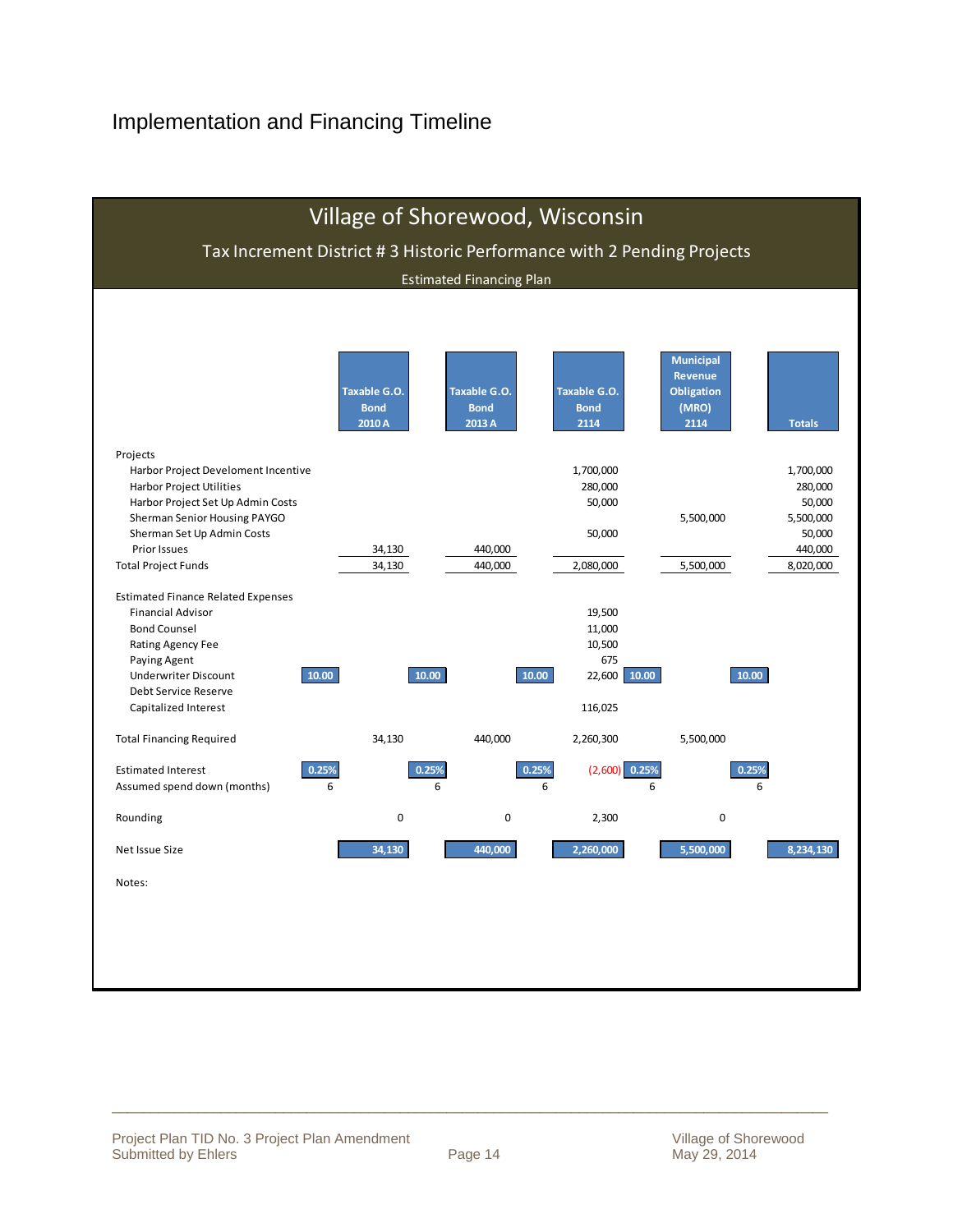|                                                                        |                                   | m <sub>4</sub><br>1<br>$\sim$<br>S                             | å<br>$\infty$<br>$\sigma$<br>6<br>$\mathord{\sim}$                            | $\mathfrak{u}$<br>$\overline{a}$<br>$\Xi$<br>$\overline{u}$<br>$\overline{1}$ | $\mathfrak{g}$<br>$\mathfrak{g}_1$<br>$\overline{\mathbf{3}}$<br>ន $\overline{a}$<br>$\overline{\mathfrak{u}}$ | 7777987                                                                                                                                                |                                                                                                                                     |
|------------------------------------------------------------------------|-----------------------------------|----------------------------------------------------------------|-------------------------------------------------------------------------------|-------------------------------------------------------------------------------|----------------------------------------------------------------------------------------------------------------|--------------------------------------------------------------------------------------------------------------------------------------------------------|-------------------------------------------------------------------------------------------------------------------------------------|
|                                                                        | Construction Year                 | 2009<br>2010<br>2011<br>2008<br>2012                           | 2014<br>2016<br>2013<br>2015<br>2017                                          | 2019<br>2020<br>2018<br>2021<br>2022                                          | 2025<br>2026<br>2023<br>2024<br>2027                                                                           | 2028<br>2029<br>2030<br>2031<br>2032<br>2033<br>2034                                                                                                   |                                                                                                                                     |
|                                                                        |                                   |                                                                |                                                                               |                                                                               |                                                                                                                |                                                                                                                                                        |                                                                                                                                     |
|                                                                        | Annual Total                      | (662, 100)<br>(4, 249, 400)<br>269,400<br>455,200<br>(877,500) | $\circ$<br>$\circ$<br>$\circ$<br>$\circ$<br>40,393,102                        | $\circ\circ\circ\circ\circ$                                                   | $\circ \circ \circ \circ \circ$                                                                                | $\circ \circ \circ \circ \circ \circ$<br>$\circ$ $\circ$                                                                                               | 35, 328, 702                                                                                                                        |
| Tax Increment District #3 Historic Performance with 2 Pending Projects | Area F                            |                                                                |                                                                               |                                                                               |                                                                                                                |                                                                                                                                                        | $\circ$                                                                                                                             |
|                                                                        |                                   |                                                                |                                                                               |                                                                               |                                                                                                                |                                                                                                                                                        | $\circ$                                                                                                                             |
|                                                                        | Area E                            |                                                                |                                                                               |                                                                               |                                                                                                                |                                                                                                                                                        |                                                                                                                                     |
|                                                                        |                                   |                                                                |                                                                               |                                                                               |                                                                                                                |                                                                                                                                                        | $\circ$                                                                                                                             |
|                                                                        | Area D                            |                                                                |                                                                               |                                                                               |                                                                                                                |                                                                                                                                                        |                                                                                                                                     |
| Development Assumptions                                                |                                   |                                                                | 16,348,702                                                                    |                                                                               |                                                                                                                |                                                                                                                                                        | 16,348,702                                                                                                                          |
|                                                                        | Sherman Senior<br>Housing Project |                                                                |                                                                               |                                                                               |                                                                                                                |                                                                                                                                                        |                                                                                                                                     |
| Village of Shorewood, Wisconsin                                        |                                   |                                                                |                                                                               |                                                                               |                                                                                                                |                                                                                                                                                        |                                                                                                                                     |
|                                                                        | Harbor Assisted<br>Living Project |                                                                | 18,980,000                                                                    |                                                                               |                                                                                                                |                                                                                                                                                        | 18,980,000                                                                                                                          |
|                                                                        |                                   |                                                                |                                                                               |                                                                               |                                                                                                                |                                                                                                                                                        |                                                                                                                                     |
|                                                                        | Existing Base<br>Value Reset      |                                                                | 5,064,400                                                                     |                                                                               |                                                                                                                |                                                                                                                                                        | 5,064,400                                                                                                                           |
|                                                                        |                                   | 455,200<br>(877,500)<br>(662, 100)<br>269,400                  |                                                                               |                                                                               |                                                                                                                |                                                                                                                                                        |                                                                                                                                     |
|                                                                        | Actual                            | (4, 249, 400)                                                  |                                                                               |                                                                               |                                                                                                                |                                                                                                                                                        |                                                                                                                                     |
|                                                                        |                                   |                                                                |                                                                               |                                                                               |                                                                                                                |                                                                                                                                                        | Notes: Estimates of value are net of base value and are as provided by developers. Subject to review by Village Assessor.<br>Totals |
|                                                                        | Construction Year                 | 2009<br>2010<br>2011<br>2012<br>2008<br><b>HNW45678</b>        | 2016<br>2013<br>2014<br>2015<br>2017<br>$\sigma$<br>$\overline{\mathfrak{a}}$ | 2019<br>2018<br>2020<br>2021<br>2022<br><b>HHHHH</b>                          | 2023<br>2025<br>2026<br>2024<br>2027<br>$\begin{array}{cc} 4 & 2 \\ 3 & 4 \end{array}$<br>$\Xi$                | 2028<br>2029<br>2030<br>2031<br>2032<br>2033<br>2034<br>$\begin{array}{c} 22 \\ 23 \\ 24 \\ 25 \\ 26 \\ \end{array}$<br>$\overline{2}$<br><b>25</b> 25 |                                                                                                                                     |
|                                                                        |                                   |                                                                |                                                                               |                                                                               |                                                                                                                |                                                                                                                                                        |                                                                                                                                     |

### Development Assumptions – With Base Value Reset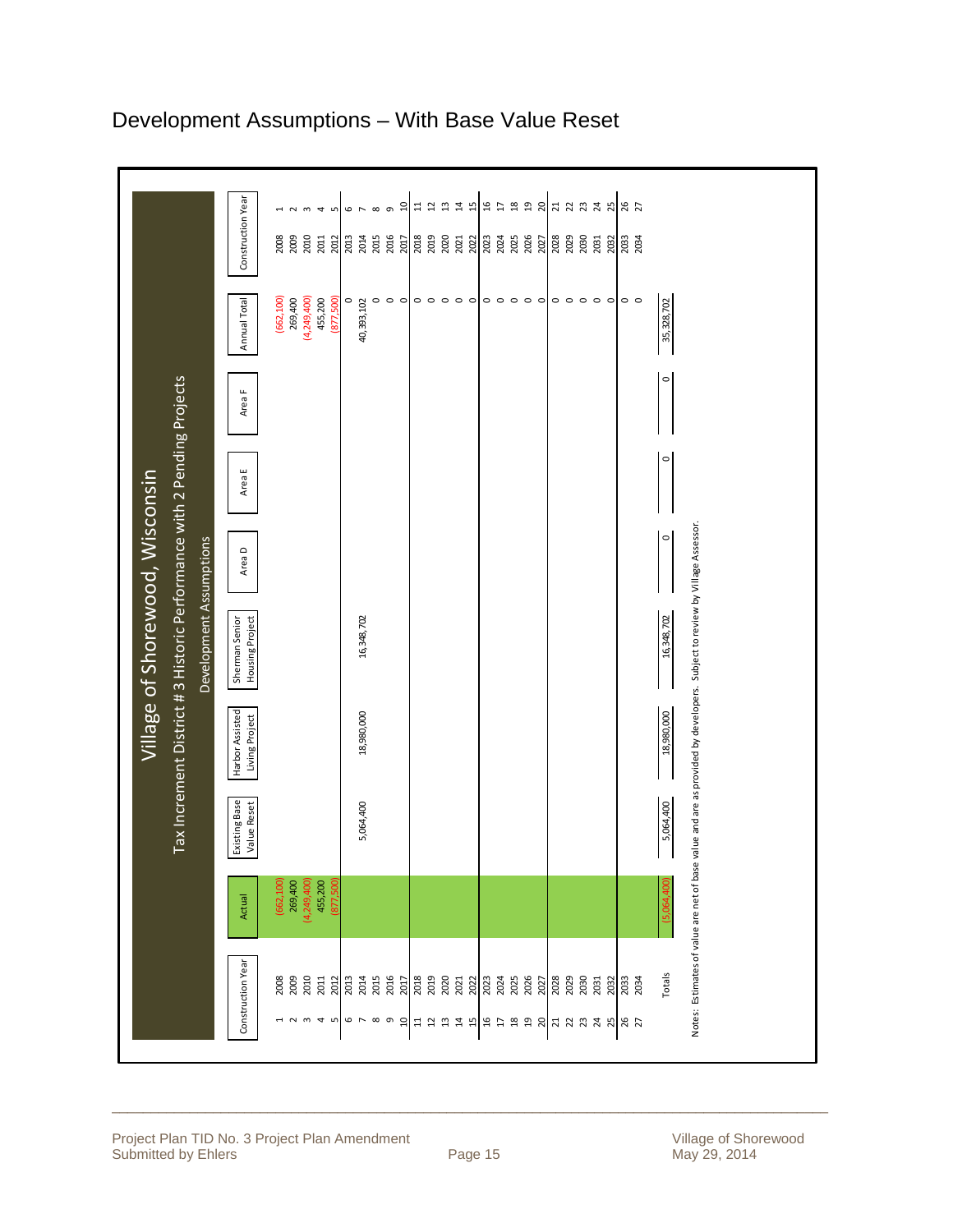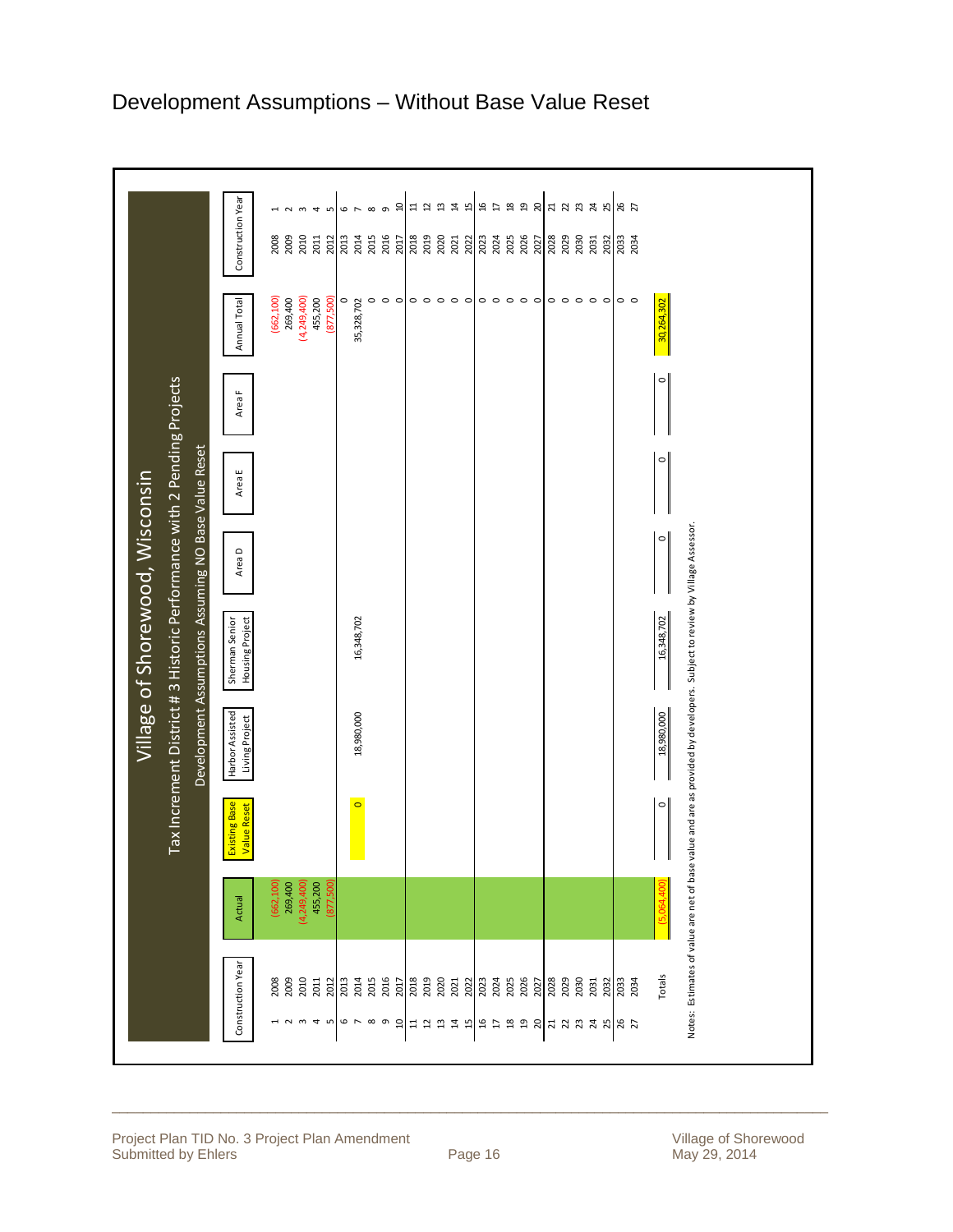### Increment Revenue Projections

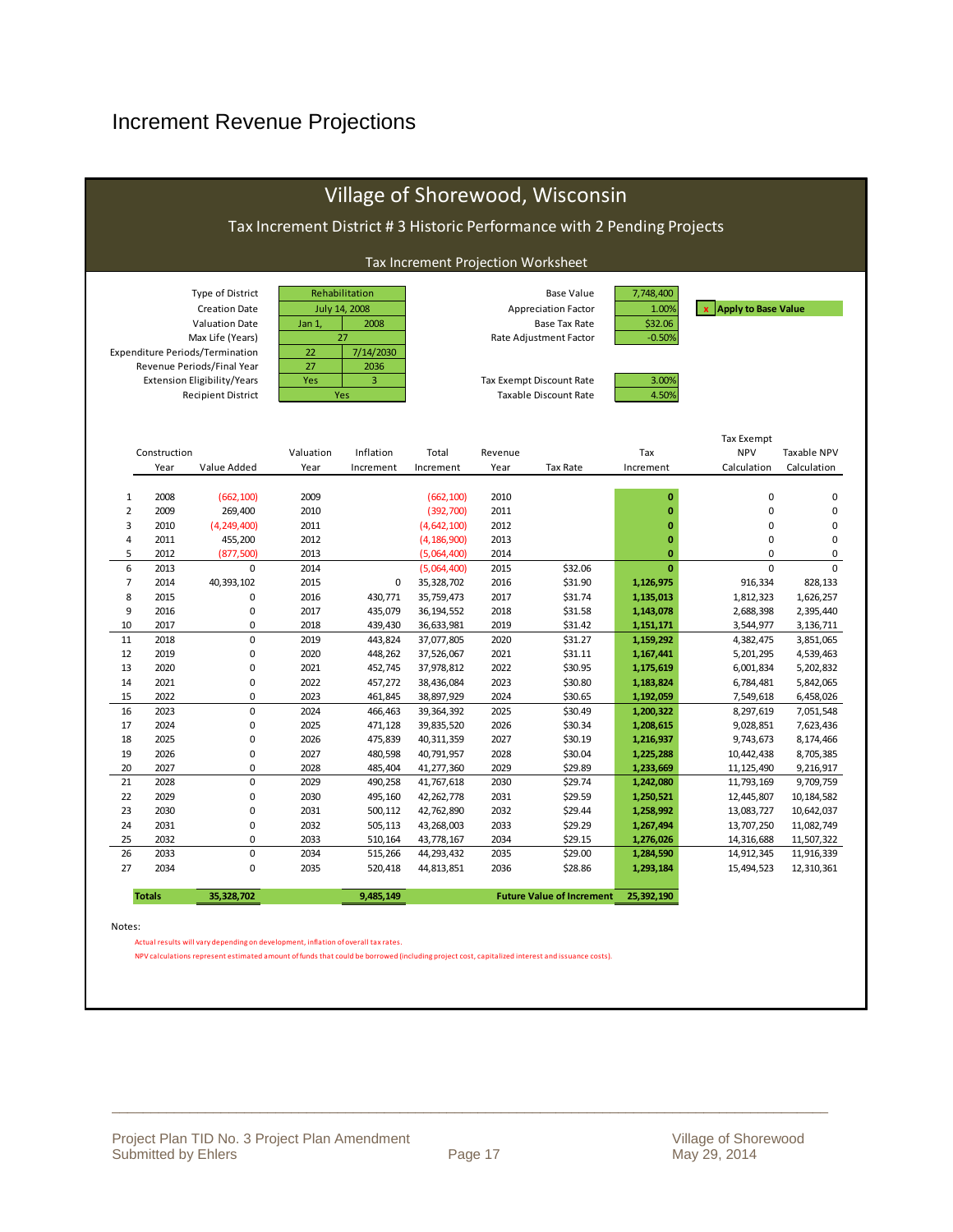$\Box$  . The contribution of the contribution of the contribution of the contribution of the contribution of the contribution of the contribution of the contribution of the contribution of the contribution of the contributi

### Village of Shorewood, Wisconsin

|              | <b>Transport of Short Wood, Wisconship</b>                              |                |                           |                   |                  |                        |             |                       |          |                  |                                   |              |                    |                           |                     |                                    |                |                    |              |          |                  |                    |                    |                              |                        |              |  |
|--------------|-------------------------------------------------------------------------|----------------|---------------------------|-------------------|------------------|------------------------|-------------|-----------------------|----------|------------------|-----------------------------------|--------------|--------------------|---------------------------|---------------------|------------------------------------|----------------|--------------------|--------------|----------|------------------|--------------------|--------------------|------------------------------|------------------------|--------------|--|
|              | Tax Increment District # 3 Historic Performance with 2 Pending Projects |                |                           |                   |                  |                        |             |                       |          |                  |                                   |              |                    |                           |                     |                                    |                |                    |              |          |                  |                    |                    |                              |                        |              |  |
|              | Cash Flow Projection                                                    |                |                           |                   |                  |                        |             |                       |          |                  |                                   |              |                    |                           |                     |                                    |                |                    |              |          |                  |                    |                    |                              |                        |              |  |
|              |                                                                         |                | <b>Projected Revenues</b> |                   |                  |                        |             |                       |          |                  |                                   |              |                    |                           | <b>Expenditures</b> |                                    |                |                    |              |          |                  |                    | <b>Balances</b>    |                              |                        |              |  |
|              |                                                                         | 0.25%          |                           |                   |                  |                        |             | <b>GO Taxable BAB</b> |          |                  | <b>Taxable GO Refunding Bonds</b> |              |                    | Taxable G.O. Bond /Harbor |                     | Municipal Revenue Obligation (MRO) |                |                    |              |          |                  |                    |                    |                              |                        |              |  |
| Year         |                                                                         | Interest       |                           |                   |                  |                        |             | 34,130                |          |                  | 440,000                           |              |                    | 2,260,000                 |                     |                                    | 5,500,000      |                    | Reconcile to |          |                  |                    |                    |                              |                        |              |  |
|              | Tax                                                                     | Earnings/      | Capitalized               |                   | Computer         | Total                  | Dated Date: |                       | 2010 A   | Dated Date:      |                                   | 2013 A       | Dated Date:        |                           | 08/01/14            | Dated Date:                        |                |                    | Village      |          |                  | Total              |                    |                              | Principal              |              |  |
|              | Increments                                                              | (Cost)         | Interest                  | <b>BAB Rebate</b> | Aid              | Revenues               | Principal   | Est. Rate             | Interest | Principal        | Est. Rate                         | Interest     | Principal          | Est. Rate Interest        |                     | Principal                          | Est. Rate      | Interest           | 12/31/13     | Other    | Admin.           | Expenditures       | Annual             | Cumulative Outstanding       |                        | Year         |  |
|              |                                                                         |                |                           |                   |                  |                        |             |                       |          |                  |                                   |              |                    |                           |                     |                                    |                |                    |              |          |                  |                    |                    |                              |                        |              |  |
| 2008         |                                                                         |                |                           |                   |                  |                        |             |                       |          |                  |                                   |              |                    |                           |                     |                                    |                |                    |              |          |                  |                    |                    | $\Omega$                     |                        | 2008         |  |
| 2009         |                                                                         |                |                           |                   |                  |                        |             |                       |          |                  |                                   |              |                    |                           |                     |                                    |                |                    |              |          |                  |                    | $\Omega$           | $\mathbf 0$                  |                        | 2009         |  |
| 2010         | $\mathbf 0$                                                             |                |                           | 3,162             |                  | 3,162                  |             |                       | 9,035    |                  |                                   |              |                    |                           |                     |                                    |                |                    |              |          |                  | 9,035              | (5, 873)           | (5, 873)                     | 34,130                 | 2010         |  |
| 2011         | $\Omega$                                                                |                |                           | 6,697             |                  | 6,697                  |             |                       | 19,134   |                  |                                   |              |                    |                           |                     |                                    |                |                    |              |          |                  | 19,134             | (12, 437)          | (18, 310)                    | 34,130                 | 2011         |  |
| 2012         | $\Omega$                                                                |                |                           | 6.660             |                  | 6,660                  | 15,514      | 1.35%                 | 19,029   |                  |                                   |              |                    |                           |                     |                                    |                |                    |              |          |                  | 34,543             | (27, 883)          | (46, 193)                    | 18,616                 | 2012         |  |
| 2013         | $\Omega$                                                                |                |                           | 6,555             |                  | 6,555                  | 18,616      | 2.10%                 | 18,729   |                  |                                   |              |                    |                           |                     |                                    |                |                    | 155,841      |          |                  | 193,186            | (186, 631)         | (232, 824)                   | 440,000                | 2013         |  |
| 2014         | $\Omega$                                                                |                | 116,025                   |                   | 13,200           | 129,225                |             |                       |          | 25,000           | 3.00%                             | 9,272        |                    |                           |                     |                                    |                |                    |              |          | 20,000           | 54,272             | 74,953             | (157, 871)                   | 415,000                | 2014         |  |
| 2015         | $\Omega$                                                                |                |                           |                   | 13,200           | 13,200                 |             |                       |          | 30,000           | 3.00%                             | 10,338       |                    | 3.50%                     | 79,100              |                                    |                |                    |              |          | 20,500           | 139,938            | (126, 738)         | (284, 609)                   | 8,145,000              | 2015         |  |
| 2016         | 1,126,975                                                               |                |                           |                   | 13,200           | 1,140,175              |             |                       |          | 35,000           | 3.00%                             | 9,363        | 150,000            | 3.50%                     | 79,100              | 170,492                            | 5.25%          | 288,750            |              |          | 21,013           | 753,718            | 386,457            | 101,848                      | 7,789,508              | 2016         |  |
| 2017         | 1,135,013                                                               |                |                           |                   | 13,200           | 1,148,213              |             |                       |          | 50.000           | 3.00%                             | 8.088        | 200,000            | 3.50%                     | 73,850              | 179,443                            | 5.25%          | 279,799            |              |          | 21,538           | 812,718            | 335,495            | 437,343                      | 7,360,065              | 2017         |  |
| 2018         | 1,143,078                                                               | 1,093          |                           |                   | 13,200           | 1,157,372              |             |                       |          | 50,000           | 3.00%                             | 6,588        | 290,000            | 3.50%                     | 66,850              | 188,864                            | 5.25%          | 270,378            |              |          | 22,076           | 894,757            | 262,615            | 699,958                      | 6,831,201              | 2018         |  |
| 2019         | 1,151,171                                                               | 1,750          |                           |                   | 13,200           | 1,166,121              |             |                       |          | 50,000           | 3.00%                             | 5,088        | 300,000            | 3.50%                     | 56,700              | 198,779                            | 5.25%          | 260,463            |              |          | 22,628           | 893,658            | 272,463            | 972,421                      | 6,282,422              | 2019         |  |
| 2020         | 1,159,292                                                               | 2,431          |                           |                   | 13,200<br>13,200 | 1,174,923<br>1,183,766 |             |                       |          | 55,000           | 2.00%<br>2.15%                    | 3,788        | 310,000            | 3.50%                     | 46,200              | 209,215                            | 5.25%          | 250,027<br>239,043 |              |          | 23,194           | 897,424            | 277,499            | 1,249,921<br>1,527,782       | 5,708,207<br>5,103,008 | 2020<br>2021 |  |
| 2021<br>2022 | 1,167,441<br>1,175,619                                                  | 3,125<br>3,819 |                           |                   | 13,200           | 1,192,638              |             |                       |          | 65,000<br>80,000 | 2.30%                             | 2,539<br>920 | 320,000<br>335,000 | 3.50%<br>3.50%            | 35,350<br>24,150    | 220,199<br>231,759                 | 5.25%<br>5.25% | 227,483            |              |          | 23,774<br>24,368 | 905,905<br>923,680 | 277,861<br>268,958 | 1,796,740                    | 4,456,249              | 2022         |  |
| 2023         | 1,183,824                                                               | 4,492          |                           |                   | 13,200           | 1,201,516              |             |                       |          |                  |                                   |              | 355,000            | 3.50%                     | 12,425              | 243,927                            | 5.25%          | 215,316            |              |          | 24,977           | 851,645            | 349,871            | 2,146,611                    | 3,857,322              | 2023         |  |
| 2024         | 1,192,059                                                               | 5,367          |                           |                   | 13,200           | 1,210,625              |             |                       |          |                  |                                   |              |                    |                           |                     | 256,733                            | 5.25%          | 202,509            |              |          | 25,602           | 484,844            | 725,781            | 2,872,393                    | 3,600,589              | 2024         |  |
| 2025         | 1,200,322                                                               | 7,181          |                           |                   | 13,200           | 1,220,703              |             |                       |          |                  |                                   |              |                    |                           |                     | 270,211                            | 5.25%          | 189,031            |              |          | 26,242           | 485,484            | 735,220            | 3,607,612                    | 3,330,378              | 2025         |  |
| 2026         | 1,208,615                                                               | 9,019          |                           |                   | 13,200           | 1,230,834              |             |                       |          |                  |                                   |              |                    |                           |                     | 284,398                            | 5.25%          | 174,845            |              |          | 26,898           | 486,141            | 744,693            | 4,352,305                    | 3,045,980              | 2026         |  |
| 2027         | 1,216,937                                                               | 10,881         |                           |                   | 13,200           | 1,241,017              |             |                       |          |                  |                                   |              |                    |                           |                     | 299,328                            | 5.25%          | 159,914            |              |          | 27,570           | 486,812            | 754,205            | 5,106,510                    | 2,746,652              | 2027         |  |
| 2028         | 1,225,288                                                               | 12,766         |                           |                   | 13,200           | 1,251,254              |             |                       |          |                  |                                   |              |                    |                           |                     | 315,043                            | 5.25%          | 144,199            |              |          | 28,259           | 487,502            | 763,752            | 5,870,263                    | 2,431,609              | 2028         |  |
| 2029         | 1,233,669                                                               | 14,676         |                           |                   | 13,200           | 1,261,544              |             |                       |          |                  |                                   |              |                    |                           |                     | 331,583                            | 5.25%          | 127,659            |              |          | 28,966           | 488,208            | 773,336            | 6,643,599                    | 2,100,026              | 2029         |  |
| 2030         | 1,242,080                                                               | 16,609         |                           |                   | 13,200           | 1,271,889              |             |                       |          |                  |                                   |              |                    |                           |                     | 348,991                            | 5.25%          | 110,251            |              |          | 29,690           | 488,932            | 782,956            | 7,426,555                    | 1,751,035              | 2030         |  |
| 2031         | 1,250,521                                                               | 18,566         |                           |                   | 13,200           | 1,282,287              |             |                       |          |                  |                                   |              |                    |                           |                     | 367,313                            | 5.25%          | 91,929             |              |          | 30,432           | 489,675            | 792,612            | 8,219,167                    | 1,383,722              | 2031         |  |
| 2032         | 1,258,992                                                               | 20,548         |                           |                   | 13,200           | 1,292,740              |             |                       |          |                  |                                   |              |                    |                           |                     | 386.597                            | 5.25%          | 72,645             |              |          | 31,193           | 490,436            | 802,304            | 9,021,471                    | 997,125                | 2032         |  |
| 2033         | 1,267,494                                                               | 22,554         |                           |                   |                  | 1,290,047              |             |                       |          |                  |                                   |              |                    |                           |                     | 406,893                            | 5.25%          | 52,349             |              |          | 31,973           | 491,215            | 798,832            | 9,820,304                    | 590,232                | 2033         |  |
| 2034         | 1,276,026                                                               | 24,551         |                           |                   |                  | 1,300,577              |             |                       |          |                  |                                   |              |                    |                           |                     | 590,232                            | 5.25%          | 30,987             |              |          | 32,772           | 653,992            | 646,586            | 10,466,889                   |                        | 2034         |  |
| 2035         | 1,284,590                                                               | 26,167         |                           |                   |                  | 1,310,757              |             |                       |          |                  |                                   |              |                    |                           |                     |                                    |                |                    |              |          | 33,592           | 33,592             | 1,277,165          | 11,744,055                   |                        | 2035         |  |
| 2036         | 1,293,184                                                               | 29,360         |                           |                   |                  | 1,322,545              |             |                       |          |                  |                                   |              |                    |                           |                     |                                    |                |                    |              |          | 34,431           | 34,431             | 1,288,113          | 13,032,168                   |                        | 2036         |  |
| Total        | 25,392,190                                                              | 234,955        | 116,025                   | 23,074            | 250,800          | 26,017,043             | 34,130      |                       | 65,927   | 440,000          |                                   | 55,984       | 2,260,000          |                           | 473,725             | 5,500,000                          |                | 3,387,580          | 155,841      | $\Omega$ | 611,689          | 12,984,875         |                    |                              |                        | Total        |  |
|              |                                                                         |                |                           |                   |                  |                        |             |                       |          |                  |                                   |              |                    |                           |                     |                                    |                |                    |              |          |                  |                    |                    |                              |                        |              |  |
| Notes:       |                                                                         |                |                           |                   |                  |                        |             |                       |          |                  |                                   |              |                    |                           |                     |                                    |                |                    |              |          |                  |                    |                    | <b>Projected TID Closure</b> |                        |              |  |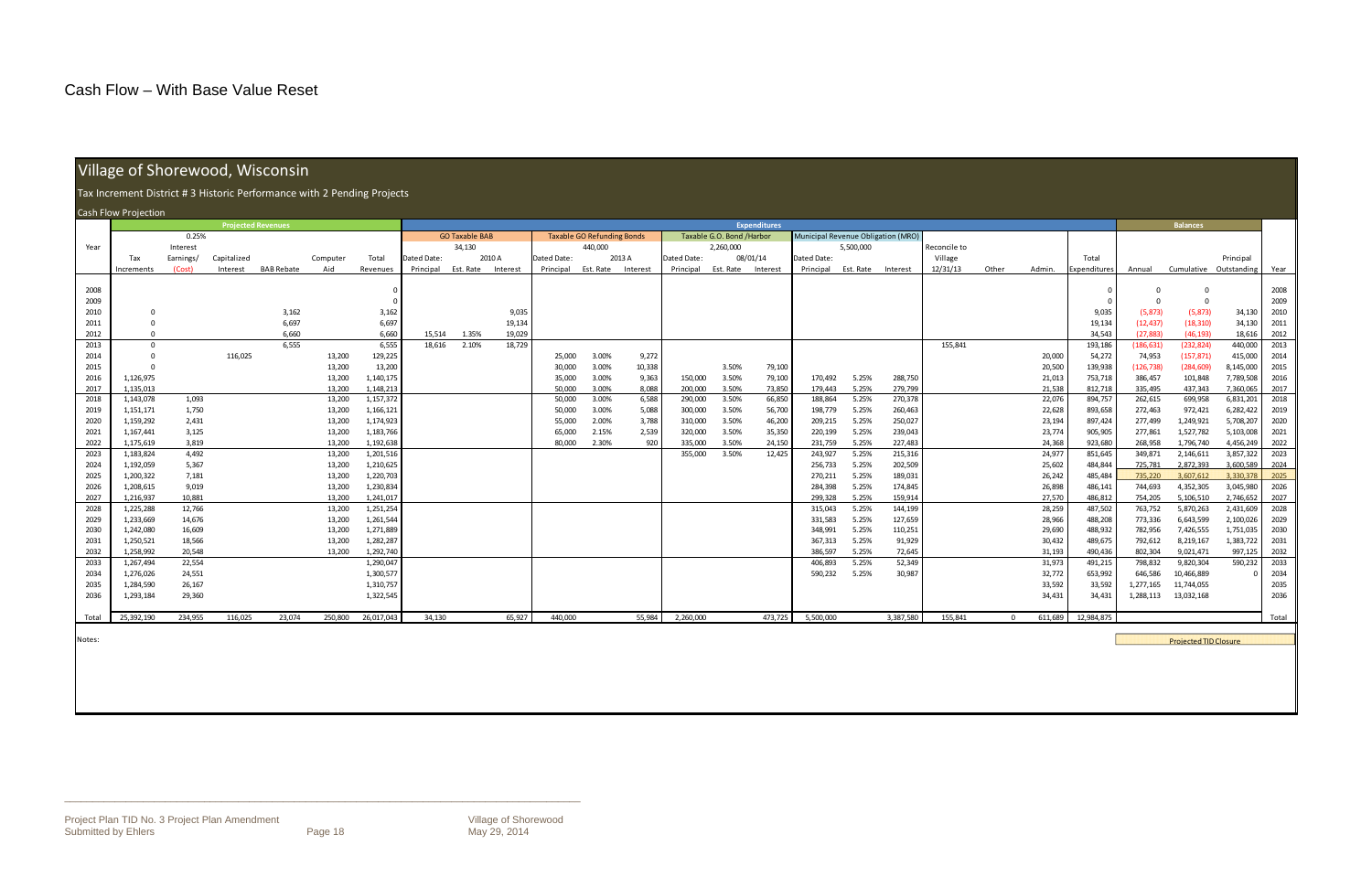$\Box$  . The contribution of the contribution of the contribution of the contribution of the contribution of the contribution of the contribution of the contribution of the contribution of the contribution of the contributi

## Village of Shorewood, Wisconsin

|              | Tax Increment District # 3 Historic Performance with 2 Pending Projects<br>ASSUMES NO BASE VALUE RESET |                |             |                           |                  |                        |             |                       |          |                  |                                   |              |                    |                           |                     |                                           |                |                    |              |          |                  |                     |                    |                              |                        |              |
|--------------|--------------------------------------------------------------------------------------------------------|----------------|-------------|---------------------------|------------------|------------------------|-------------|-----------------------|----------|------------------|-----------------------------------|--------------|--------------------|---------------------------|---------------------|-------------------------------------------|----------------|--------------------|--------------|----------|------------------|---------------------|--------------------|------------------------------|------------------------|--------------|
|              | Cash Flow Projection                                                                                   |                |             |                           |                  |                        |             |                       |          |                  |                                   |              |                    |                           |                     |                                           |                |                    |              |          |                  |                     |                    |                              |                        |              |
|              |                                                                                                        |                |             | <b>Projected Revenues</b> |                  |                        |             |                       |          |                  |                                   |              |                    |                           | <b>Expenditures</b> |                                           |                |                    |              |          |                  |                     | <b>Balances</b>    |                              |                        |              |
|              |                                                                                                        | 0.25%          |             |                           |                  |                        |             | <b>GO Taxable BAB</b> |          |                  | <b>Taxable GO Refunding Bonds</b> |              |                    | Taxable G.O. Bond /Harbor |                     | <b>Municipal Revenue Obligation (MRO)</b> |                |                    |              |          |                  |                     |                    |                              |                        |              |
| Year         |                                                                                                        | Interest       |             |                           |                  |                        |             | 34,130                |          |                  | 440,000                           |              |                    | 2,260,000                 |                     |                                           | 5,500,000      |                    | Reconcile to |          |                  |                     |                    |                              |                        |              |
|              | Tax                                                                                                    | Earnings/      | Capitalized |                           | Computer         | Total                  | Dated Date: |                       | 2010 A   | Dated Date:      |                                   | 2013 A       | Dated Date:        |                           | 08/01/14            | Dated Date:                               |                |                    | Village      |          |                  | Total               |                    |                              | Principal              |              |
|              | ncrements                                                                                              | (Cost)         | Interest    | <b>BAB Rebate</b>         | Aid              | Revenues               | Principal   | Est. Rate             | Interest | Principal        | Est. Rate                         | Interest     | Principal          | Est. Rate                 | Interest            | Principal                                 | Est. Rate      | Interest           | 12/31/13     | Other    | Admin.           | <b>Expenditures</b> | Annual             | Cumulative Outstanding       |                        | Year         |
| 2008         |                                                                                                        |                |             |                           |                  |                        |             |                       |          |                  |                                   |              |                    |                           |                     |                                           |                |                    |              |          |                  |                     | $\Omega$           |                              |                        | 2008         |
| 2009         |                                                                                                        |                |             |                           |                  | $\Omega$               |             |                       |          |                  |                                   |              |                    |                           |                     |                                           |                |                    |              |          |                  |                     | $\Omega$           | $\Omega$                     |                        | 2009         |
| 2010         | $\overline{0}$                                                                                         |                |             | 3,162                     |                  | 3,162                  |             |                       | 9,035    |                  |                                   |              |                    |                           |                     |                                           |                |                    |              |          |                  | 9,035               | (5, 873)           | (5, 873)                     | 34,130                 | 2010         |
| 2011         | $\Omega$                                                                                               |                |             | 6,697                     |                  | 6,697                  |             |                       | 19,134   |                  |                                   |              |                    |                           |                     |                                           |                |                    |              |          |                  | 19,134              | (12, 437)          | (18, 310)                    | 34,130                 | 2011         |
| 2012         | $\Omega$                                                                                               |                |             | 6.660                     |                  | 6.660                  | 15.514      | 1.35%                 | 19.029   |                  |                                   |              |                    |                           |                     |                                           |                |                    |              |          |                  | 34.543              | (27.883)           | (46.193)                     | 18,616                 | 2012         |
| 2013         | $\overline{\mathbf{0}}$                                                                                |                |             | 6,555                     |                  | 6,555                  | 18,616      | 2.10%                 | 18,729   |                  |                                   |              |                    |                           |                     |                                           |                |                    | 155,841      |          |                  | 193,186             | (186, 631)         | (232, 824)                   | 440,000                | 2013         |
| 2014         | $\overline{\mathbf{0}}$                                                                                |                | 116,025     |                           | 13,200           | 129,225                |             |                       |          | 25,000           | 3.00%                             | 9,272        |                    |                           |                     |                                           |                |                    |              |          | 20,000           | 54,272              | 74,953             | (157, 871)                   | 415,000                | 2014         |
| 2015         | $\Omega$                                                                                               |                |             |                           | 13,200           | 13,200                 |             |                       |          | 30.000           | 3.00%                             | 10,338       |                    | 3.50%                     | 79,100              |                                           |                |                    |              |          | 20,500           | 139,938             | (126, 738)         | (284, 609)                   | 8,145,000              | 2015         |
| 2016         | 965,422                                                                                                |                |             |                           | 13,200           | 978,622                |             |                       |          | 35,000           | 3.00%                             | 9,363        | 150,000            | 3.50%                     | 79,100              | 170,492                                   | 5.25%          | 288,750            |              |          | 21,013           | 753,718             | 224,905            | (59, 704)                    | 7,789,508              | 2016         |
| 2017         | 972,660                                                                                                |                |             |                           | 13,200           | 985,860                |             |                       |          | 50.000           | 3.00%                             | 8,088        | 200,000            | 3.50%                     | 73,850              | 179,443                                   | 5.25%          | 279,799            |              |          | 21,538           | 812,718             | 173,142            | 113,438                      | 7,360,065              | 2017         |
| 2018         | 979,922                                                                                                | 284            |             |                           | 13,200           | 993,406                |             |                       |          | 50,000           | 3.00%                             | 6,588        | 290,000            | 3.50%                     | 66,850              | 188,864                                   | 5.25%          | 270,378            |              |          | 22,076           | 894,757             | 98,649             | 212,087                      | 6,831,201              | 2018         |
| 2019         | 987,208                                                                                                | 530            |             |                           | 13,200           | 1,000,938              |             |                       |          | 50,000           | 3.00%                             | 5,088        | 300,000            | 3.50%                     | 56,700              | 198,779                                   | 5.25%          | 260,463            |              |          | 22,628           | 893,658             | 107,280            | 319,367                      | 6,282,422              | 2019         |
| 2020         | 994,517                                                                                                | 798            |             |                           | 13,200           | 1,008,515              |             |                       |          | 55,000           | 2.00%                             | 3,788        | 310,000            | 3.50%                     | 46,200              | 209,215                                   | 5.25%          | 250,027            |              |          | 23,194           | 897,424             | 111,091            | 430,458                      | 5,708,207              | 2020         |
| 2021<br>2022 | 1,001,850<br>1,009,208                                                                                 | 1,076<br>1,352 |             |                           | 13,200<br>13,200 | 1,016,126<br>1,023,760 |             |                       |          | 65,000<br>80,000 | 2.15%<br>2.30%                    | 2,539<br>920 | 320,000<br>335.000 | 3.50%<br>3.50%            | 35,350<br>24,150    | 220,199<br>231,759                        | 5.25%<br>5.25% | 239,043<br>227,483 |              |          | 23,774<br>24,368 | 905,905<br>923,680  | 110,221<br>100,080 | 540,679<br>640,759           | 5,103,008<br>4,456,249 | 2021<br>2022 |
| 2023         | 1,016,590                                                                                              | 1,602          |             |                           | 13,200           | 1,031,392              |             |                       |          |                  |                                   |              | 355,000            | 3.50%                     | 12,425              | 243,927                                   | 5.25%          | 215,316            |              |          | 24,977           | 851,645             | 179,747            | 820,506                      | 3,857,322              | 2023         |
| 2024         | 1,023,997                                                                                              | 2,051          |             |                           | 13,200           | 1,039,248              |             |                       |          |                  |                                   |              |                    |                           |                     | 256,733                                   | 5.25%          | 202,509            |              |          | 25,602           | 484,844             | 554,404            | 1,374,910                    | 3,600,589              | 2024         |
| 2025         | 1,031,428                                                                                              | 3,437          |             |                           | 13,200           | 1,048,065              |             |                       |          |                  |                                   |              |                    |                           |                     | 270,211                                   | 5.25%          | 189,031            |              |          | 26,242           | 485,484             | 562,582            | 1,937,491                    | 3,330,378              | 2025         |
| 2026         | 1,038,885                                                                                              | 4,844          |             |                           | 13,200           | 1,056,928              |             |                       |          |                  |                                   |              |                    |                           |                     | 284,398                                   | 5.25%          | 174,845            |              |          | 26,898           | 486,141             | 570,788            | 2,508,279                    | 3,045,980              | 2026         |
| 2027         | 1,046,366                                                                                              | 6,271          |             |                           | 13,200           | 1,065,837              |             |                       |          |                  |                                   |              |                    |                           |                     | 299.328                                   | 5.25%          | 159,914            |              |          | 27,570           | 486,812             | 579,025            | 3,087,304                    | 2,746,652              | 2027         |
| 2028         | 1,053,873                                                                                              | 7,718          |             |                           | 13,200           | 1,074,791              |             |                       |          |                  |                                   |              |                    |                           |                     | 315,043                                   | 5.25%          | 144,199            |              |          | 28,259           | 487,502             | 587,290            | 3,674,593                    | 2,431,609              | 2028         |
| 2029         | 1,061,406                                                                                              | 9,186          |             |                           | 13,200           | 1,083,792              |             |                       |          |                  |                                   |              |                    |                           |                     | 331,583                                   | 5.25%          | 127,659            |              |          | 28,966           | 488,208             | 595,584            | 4,270,177                    | 2,100,026              | 2029         |
| 2030         | 1,068,964                                                                                              | 10,675         |             |                           | 13,200           | 1,092,839              |             |                       |          |                  |                                   |              |                    |                           |                     | 348,991                                   | 5.25%          | 110,251            |              |          | 29,690           | 488,932             | 603,907            | 4,874,084                    | 1,751,035              | 2030         |
| 2031         | 1,076,548                                                                                              | 12,185         |             |                           | 13,200           | 1,101,933              |             |                       |          |                  |                                   |              |                    |                           |                     | 367,313                                   | 5.25%          | 91,929             |              |          | 30,432           | 489,675             | 612,258            | 5,486,342                    | 1,383,722              | 2031         |
| 2032         | 1,084,158                                                                                              | 13,716         |             |                           | 13,200           | 1,111,074              |             |                       |          |                  |                                   |              |                    |                           |                     | 386,597                                   | 5.25%          | 72,645             |              |          | 31,193           | 490,436             | 620,638            | 6,106,980                    | 997,125                | 2032         |
| 2033         | 1,091,794                                                                                              | 15,267         |             |                           |                  | 1,107,062              |             |                       |          |                  |                                   |              |                    |                           |                     | 406.893                                   | 5.25%          | 52,349             |              |          | 31,973           | 491,215             | 615,847            | 6,722,827                    | 590,232                | 2033         |
| 2034         | 1,099,457                                                                                              | 16,807         |             |                           |                  | 1,116,264              |             |                       |          |                  |                                   |              |                    |                           |                     | 590,232                                   | 5.25%          | 30,987             |              |          | 32,772           | 653,992             | 462,273            | 7,185,099                    |                        | 2034         |
| 2035         | 1,107,147                                                                                              | 17,963         |             |                           |                  | 1,125,109              |             |                       |          |                  |                                   |              |                    |                           |                     |                                           |                |                    |              |          | 33,592           | 33,592              | 1,091,518          | 8,276,617                    |                        | 2035         |
| 2036         | 1,114,863                                                                                              | 20,692         |             |                           |                  | 1,135,555              |             |                       |          |                  |                                   |              |                    |                           |                     |                                           |                |                    |              |          | 34,431           | 34,431              | 1,101,123          | 9,377,740                    |                        | 2036         |
| Total        | 21,826,262                                                                                             | 146,455        | 116,025     | 23,074                    | 250,800          | 22,362,616             | 34,130      |                       | 65,927   | 440.000          |                                   | 55,984       | 2,260,000          |                           | 473,725             | 5,500,000                                 |                | 3,387,580          | 155,841      | $\Omega$ | 611,689          | 12,984,875          |                    |                              |                        | Total        |
|              |                                                                                                        |                |             |                           |                  |                        |             |                       |          |                  |                                   |              |                    |                           |                     |                                           |                |                    |              |          |                  |                     |                    |                              |                        |              |
| Notes:       |                                                                                                        |                |             |                           |                  |                        |             |                       |          |                  |                                   |              |                    |                           |                     |                                           |                |                    |              |          |                  |                     |                    | <b>Projected TID Closure</b> |                        |              |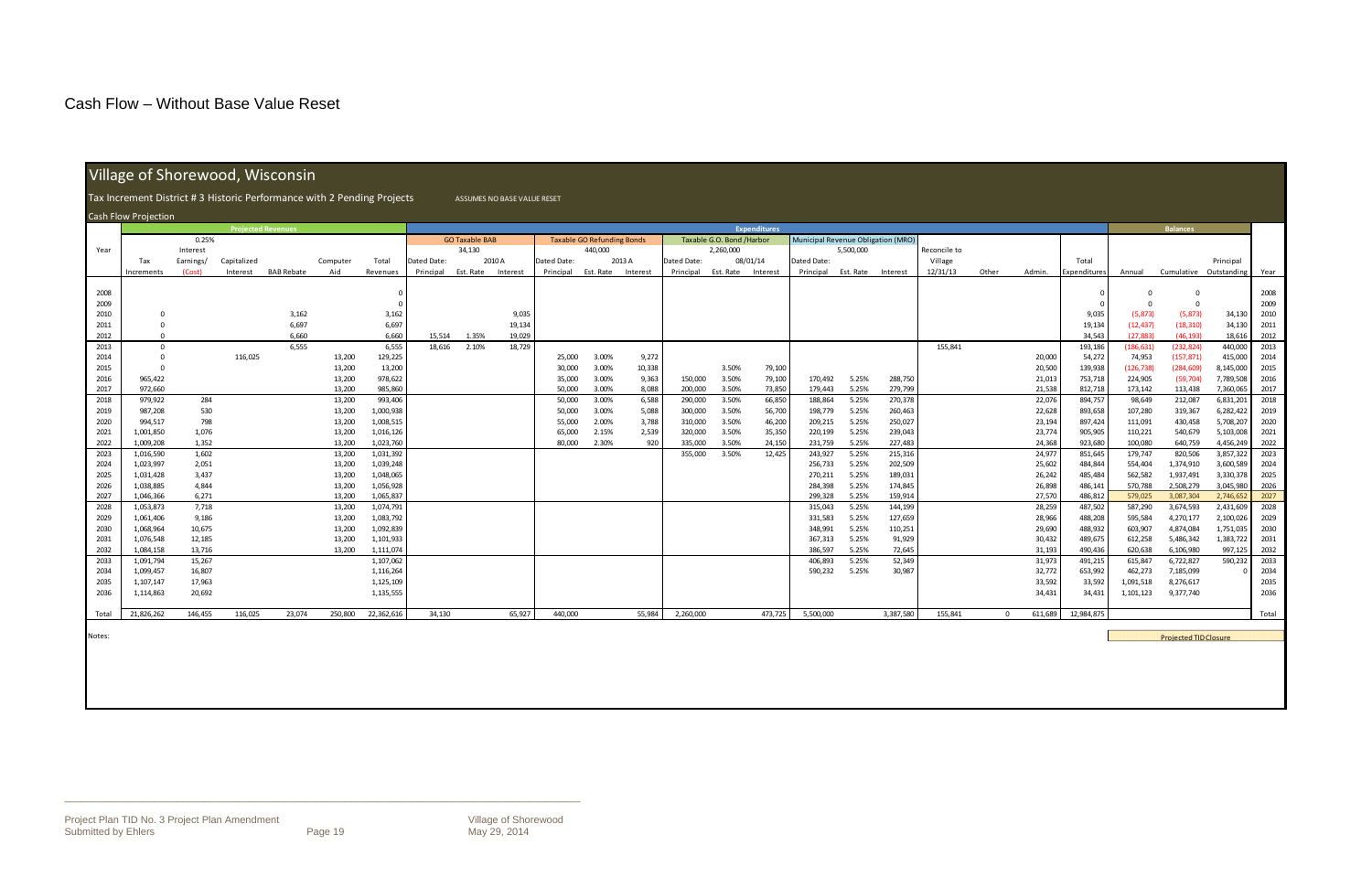### SECTION 10: Annexed Property

No territory will be added or subtracted from the District as a result of this amendment.

### SECTION 11: Proposed Zoning Ordinance Changes

The Village does not anticipate the need to change any of its zoning ordinances in conjunction with the implementation of this Project Plan amendment.

### SECTION 12: Proposed Changes in Master Plan, Map, Building Codes and Village of Shorewood Ordinances

It is expected that this Plan will be complementary to the Village's Master Plan. There are no proposed changes to the Master Plan, map, building codes or other Village ordinances for the implementation of this Plan.

### SECTION 13: Relocation

It is not anticipated there will be a need to relocate persons or businesses in conjunction with this Plan. In the event relocation or the acquisition of property by eminent domain becomes necessary at some time during the implementation period, the Village will follow applicable Wisconsin Statutes chapter 32.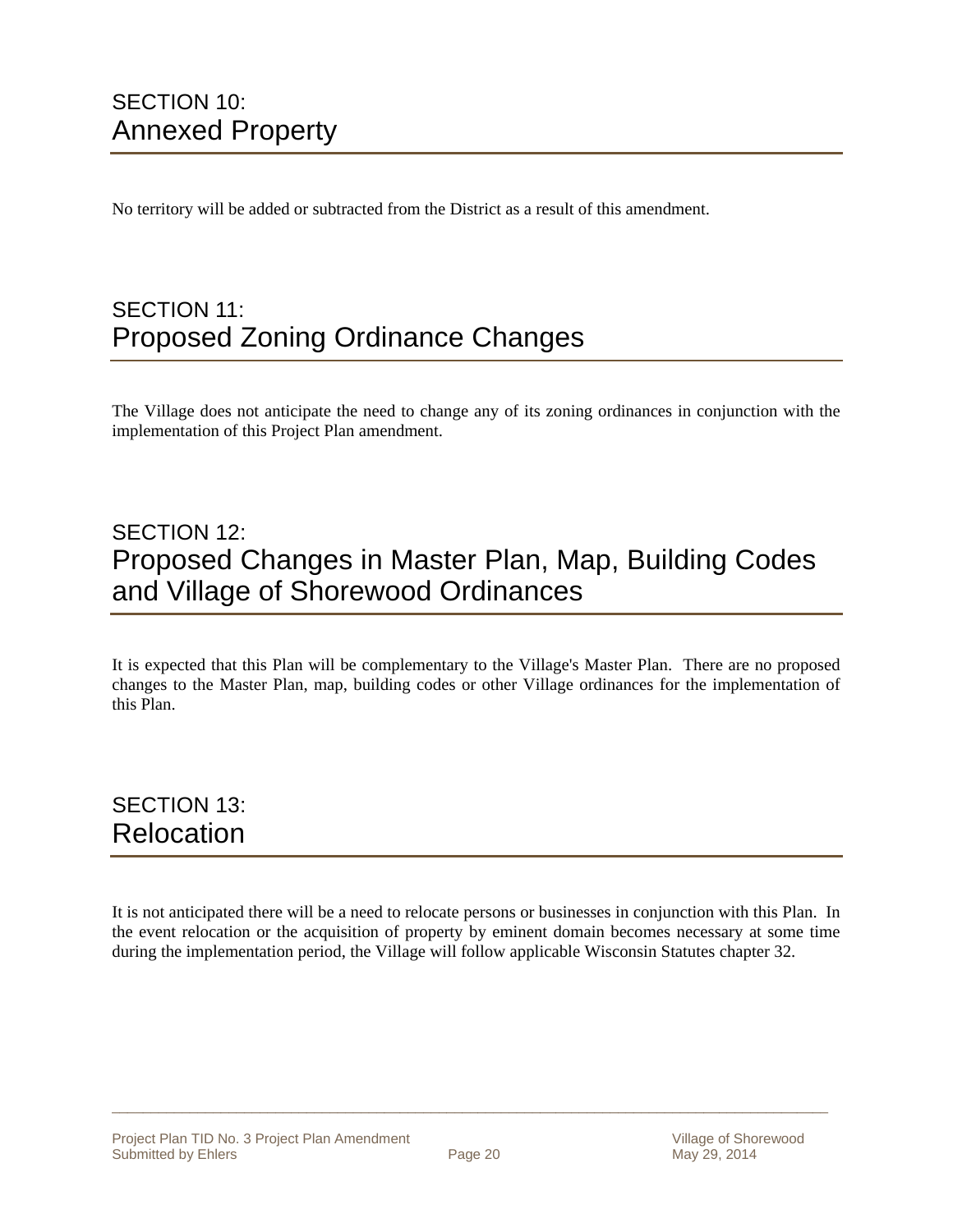### SECTION 14: Orderly Development and/or Redevelopment of the Village of Shorewood

This Project Plan Amendment will have no impact on the viability of the original District Project Plan as it relates to the orderly development and/or redevelopment of the Village.

### SECTION 15: List of Estimated Non-Project Costs

Non-Project Costs are public works projects that only partly benefit the District or are not eligible to be paid with tax increments, or costs not eligible to be paid with tax incremental finance funds.

#### Examples would include:

A public improvement made within the District that also benefits property outside the District. That portion of the total Project Costs allocable to properties outside of the District would be a non-project cost.

A public improvement made outside the District that only partially benefits property within the District. That portion of the total Project Costs allocable to properties outside of the District would be a nonproject cost.

Projects undertaken within the District as part of the implementation of this Project Plan, the costs of which are paid fully or in part by impact fees, grants, special assessments, or revenues other than tax increments.

The Village does not expect to incur any non-project costs in the implementation of this Project Plan.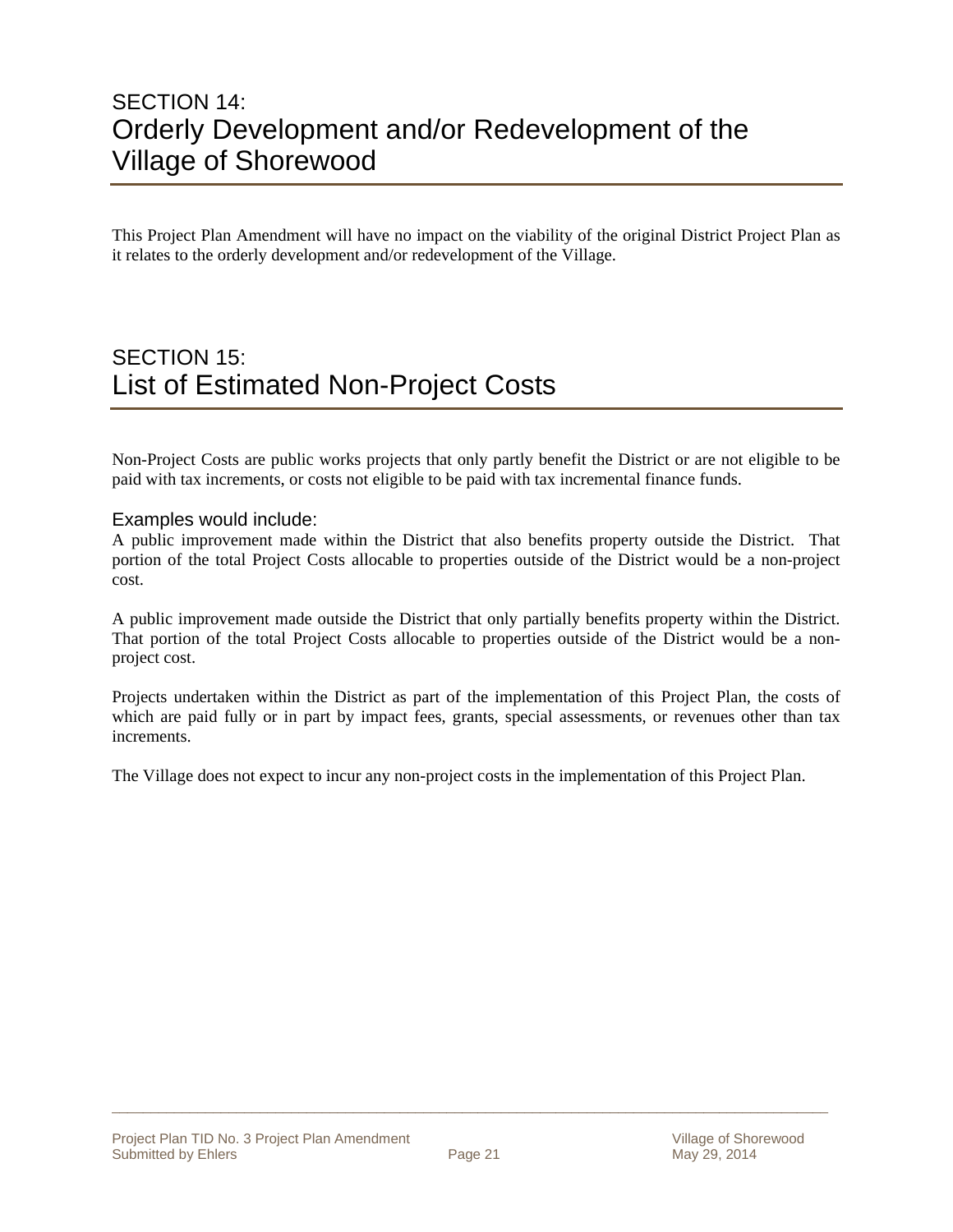### SECTION 16: Opinion of Attorney for the Village of Shorewood Advising Whether the Plan is Complete and Complies with Wisconsin Statutes 66.1105

May 29, 2014

# **SAMPLE**

Guy Johnson, Village President Village of Shorewood 3930 N. Murray Avenue Shorewood, Wisconsin 53211

#### **RE: Village of Shorewood, Wisconsin Tax Incremental District No. 3 Amendment**

Dear Village President:

As Village Attorney for the Village of Shorewood, I have reviewed the Project Plan and, in my opinion, have determined that it is complete and complies with Wisconsin Statutes Section 66.1105(4)(f).

Sincerely,

Attorney Raymond Pollen Village of Shorewood